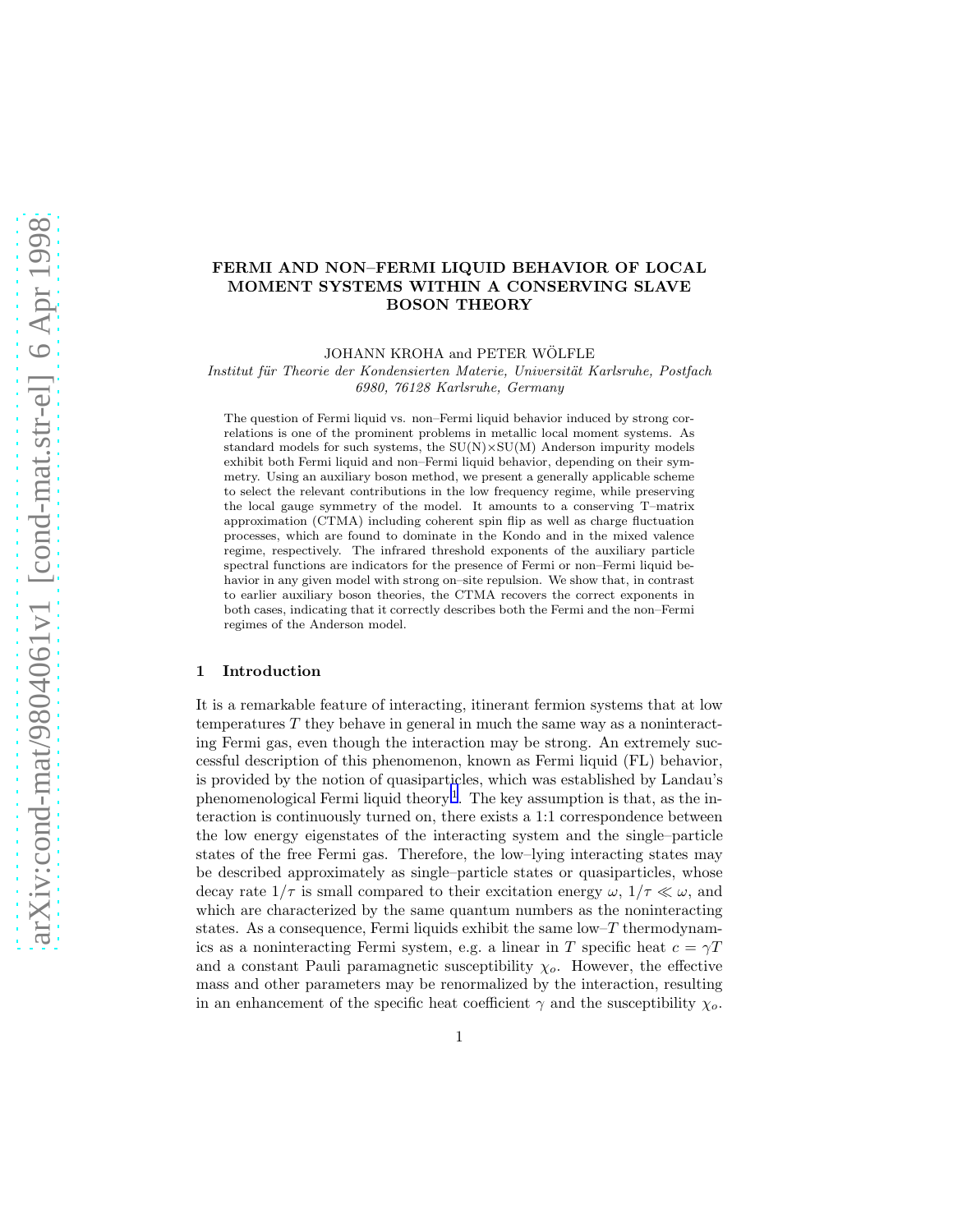It is at the heart of the quasiparticle picture that at low T the Pauli exclusion principle substantially reduces the phase space available to quasiparticle scattering. This blocking mechanism is effective as long as the quasiparticle interaction is *shortranged in space and time*, which is usually the case in three dimensions because of screening. It also implies that the quasiparticle scattering rate vanishes as  $1/\tau \propto (\omega^2 + T^2)$ , thus providing a microscopic justification for the basic assumption of FL theory and leading to an interaction contribution to the electrical resistivity which behaves as  $\Delta \rho \propto T^2$ . Obviously, the Pauli principle as the origin of FL behavior is very robust, which explains the almost ubiquitous presence of a FL ground state in interacting Fermi systems and the broad success of Fermi liquid theory.

In this light it is all the more exciting that in recent years a number of new alloys have been discovered which exhibit striking deviations from this usual behavior. Among these, an important subclass are certain heavy fermion compounds on the basis of  $Ce^{3+}$  $Ce^{3+}$  $Ce^{3+}$  or  $U^{4+}$  $U^{4+}$  $U^{4+}$  ions, e.g.  $CeCu_{6-x}Au_{x}^{2,3}$  $CeCu_{6-x}Au_{x}^{2,3}$  $CeCu_{6-x}Au_{x}^{2,3}$ ,  $CeCu_{2}Si_{2}^{4}$ ,  $\text{CePd}_2\text{Si}_2$ <sup>[5](#page-19-0),[6](#page-19-0)</sup> and  $\text{Y}_{1-x}\text{U}_x\text{Pd}_3$ <sup>[7](#page-19-0)</sup> or  $\text{UCu}_{5-x}\text{Pt}_x$ <sup>[8](#page-20-0)</sup>. In these materials logarithmic or fractional power law deviations from FL behavior have been observed in their thermodynamic as well as transport properties at low temperatures. These systems have in common that a localized, degenerate degree of freedom, the magnetic moments of the Ce or U ions, is dynamically coupled to a continuum of conduction electron states. In general, such a coupling generates the Kondo effect, characterized by resonant spin flip scattering of electrons at the Fermi surface off the local moment. Concomitantly, the conduction electron spin flip rate initially increases logarithmically as the temperature is lowered, passes through a maximum at a characteristic scale, the Kondo temperature  $T_K$ , and approaches zero as  $T \to 0$ , because the effective local moment becomes screened by the conduction electron spins. Thus, even for many strongly correlated systems of this type a Fermi liquid description applies below  $T_K$ , with usually a strongly enhanced quasiparticle effective mass, lending the term "heavy fermion systems" to these materials.

Completely new physics may arise, however, if the quenching of the local moments is inhibited. Two different mechanisms for this to occur have been put forward:

(1) Proximity of a quantum phase transition (QPT) to an antiferromagnetically ordered state  $9-12$  $9-12$  $9-12$  as a function of a dopant concentration x or of pressure. Near the QPT the quantum critical fluctuations become longranged in space and time and can, thus, mediate a longrange quasiparticle interaction, leading to a breakdown of FL theory. There are indications for this spatially extended mechanism to be realized near the  $QPT$  of the Ce based compounds  $2^{-6}$  $2^{-6}$  $2^{-6}$  $2^{-6}$ .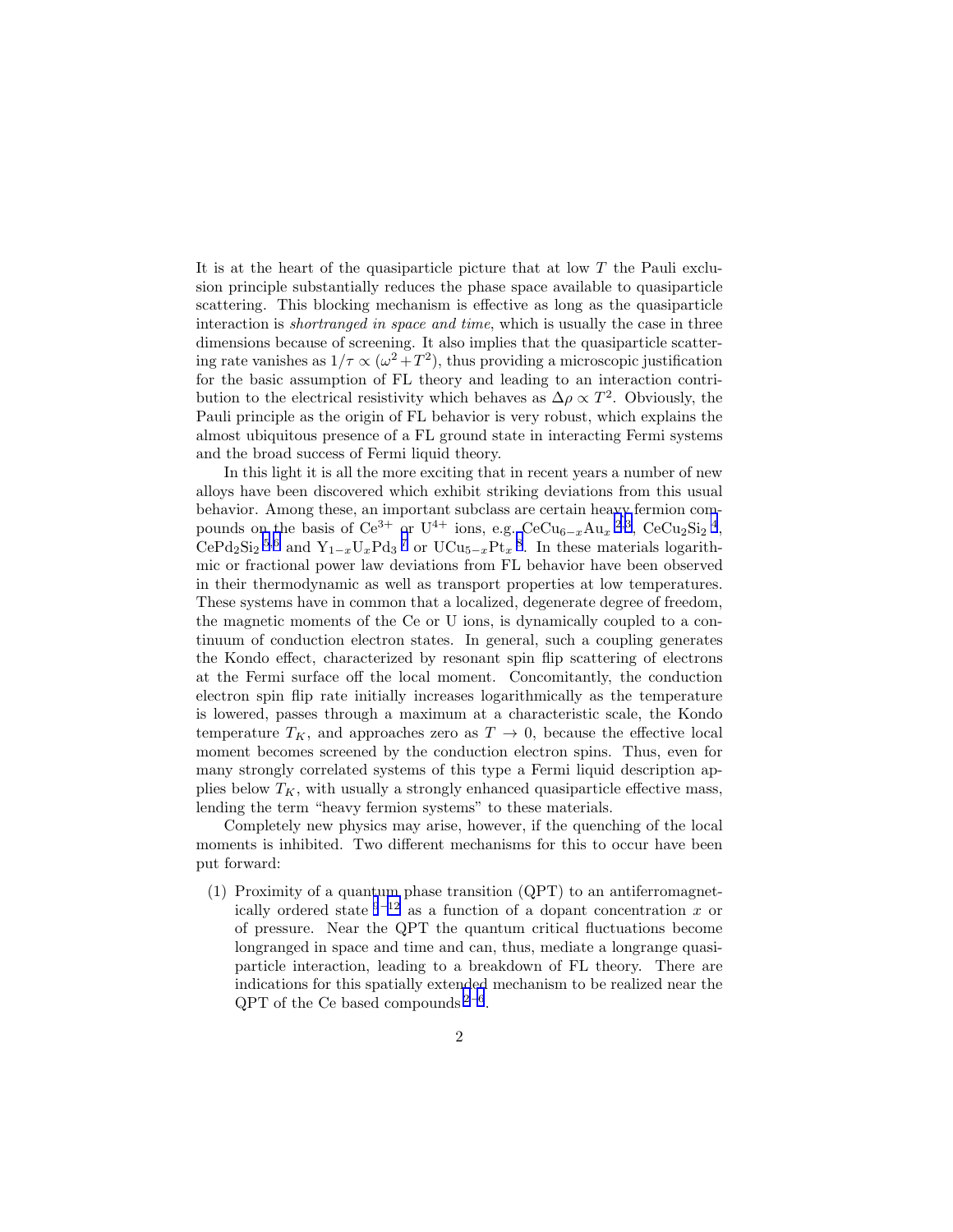(2) Two–channel Kondo effect (2CK) [13](#page-20-0),[14](#page-20-0). The local magnetic moment is coupled to two exactly degenerate conduction electron channels. Because of a frustration effect between the screening of the local moment by the different conduction channels the moment quenching cannot be complete, leading to a nonvanishing conduction electron spin scattering rate even at the lowest temperatures and subsequently to a breakdown of FL behavior. It has been suggested  $15$  that this mechanism, based on single–ion dynamics rather than longrange fluctuations, may be realized predominantly in the U based materials with cubic symmetry about the magnetic ion, which do not exhibit a QPT.

While both mechanisms provide possible pathways to non–FL behavior, neither one can at present consistently explain the wealth of experimental data showing non–FL behavior at low temperatures. Open questions in the QPT picture include, e.g., whether the local impurity dynamics competing with the magnetic ordering can play a role, and how the transition from the spin screened heavy FL phase to the magnetically ordered phase occurs alltogether. In the 2CK mechanism, on the other hand, inter–impurity interactions could modify the single ion behavior. Exact solution methods as well as numerical simulations have provided important progress in our understanding of strongly correlated quantum impurity systems. However, their applicability is essentially restricted to problems involving only a single impurity, owing to integrability conditions or limitations in the numerical effort, respectively. Therefore, more generally applicable theoretical techniques are called for. In the present work we focus on the single–ion dynamics. We develop a standard field theoretical method, based on an auxiliary particle or slave boson representation, which describes the quantum impurity dynamics in a controlled way and at the same time has the potential of being extended to problems of many impurities on a lattice. As a standard model of strongly correlated electrons which, depending on its symmetry, exhibits both FL and non–FL behavior, we consider the  $SU(N) \times SU(M)$  Anderson impurity model of a local, N-fold degenerate degree of freedom, coupled to M identical conduction bands.

In order to set the stage for the more formal development of the theory, in the following section we will briefly review the striking differences in the phenomenology of the single–channel and the multi–channel Kondo effects. In section 3 the slave boson representation is introduced, which provides a particularly compact formulation of the  $SU(N) \times SU(M)$  Anderson model. We also discuss why the presence of FL or non–FL behavior in a given quantum impurity system can already be seen from the singular infrared dynamics of the auxiliary particles. Section 4 contains a critical assessment of earlier approximate slave boson treatments. This will motivate our approach of conserving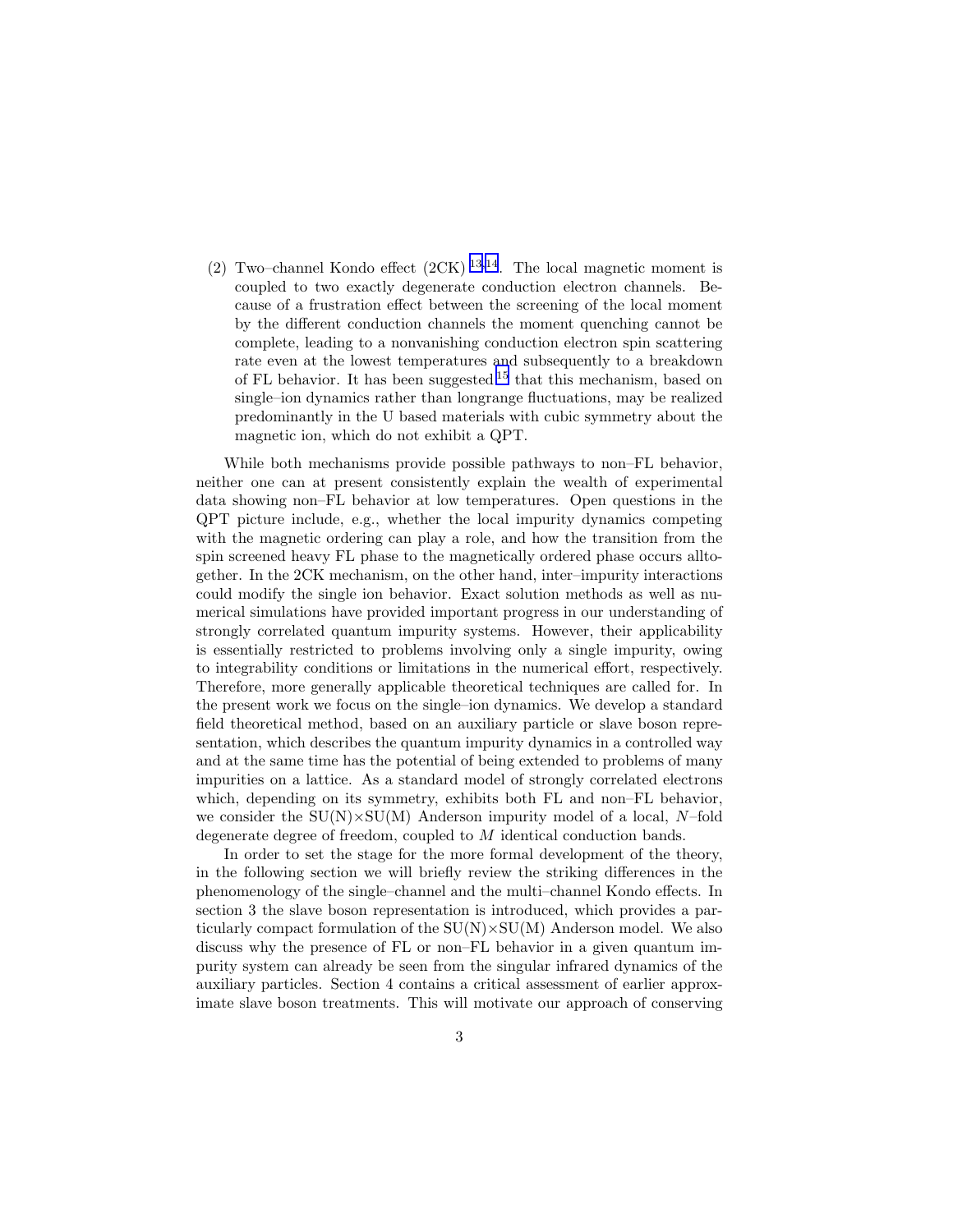<span id="page-3-0"></span>slave boson approximations, which is developed in section 5. As will be seen, the results produced from this theory are in very good agreement with known exact properties of the model. Conclusions are drawn in section 6.

### 2 Single– and multi–channel Kondo effect and physical realizations

In this section we briefly discuss how the single–channel and the two–channel Kondo effects may arise in magnetic metals, if the interaction between the local moments is weak. A local moment is generated by an atomic f or d level whose energy  $E_d$  lies far below the Fermi energy  $\varepsilon_F \equiv 0$  and whose electron occupation number is effectively restricted to  $n_d \leq 1$  by a strong Coulomb repulsion  $U$  between two electrons in the same orbital. While the angular momentum degeneracy of the level is usually lifted by crystal field splitting, a twofold degeneracy of a level occupied by one electron is guaranteed by time reversal symmetry (Kramers doublet) in the absence of a magnetic field, corresponding to the spin quantum numbers  $m = \pm 1/2$  of the electron. In addition, there is a hybridization matrix element V between the atomic orbital and the conduction electron states. Such a system is described by the single impurity Anderson hamiltonian

$$
H = \sum_{\vec{k},\sigma} \varepsilon_{\vec{k}} c_{\vec{k}\sigma}^{\dagger} c_{\vec{k}\sigma} + E_d \sum_{\sigma} d_{\sigma}^{\dagger} d_{\sigma} + V \sum_{\vec{k},\sigma} (c_{\vec{k}\sigma}^{\dagger} d_{\sigma} + h.c.) + U d_{\uparrow}^{\dagger} d_{\uparrow} d_{\downarrow}^{\dagger} d_{\downarrow}, \tag{1}
$$

where  $c_{\overline{i}}^{\dagger}$  $\frac{1}{k\sigma}$  and  $d_{\sigma}^{\dagger}$  are the creation operators of a conduction electron with dispersion  $\varepsilon_{\vec{k}}$  and of an electron in the local orbital with spin  $\sigma$ , respectively. The low energy physics of this system is dominated by processes of second order in  $V$ , by which an electron hybridizes into the conduction band and the impurity level is subsequently filled by another electron, thereby effectively flipping the impurity spin. Thus, in the region of low excitation energies, the Anderson hamiltonian (1) may be mapped onto the s–d exchange (or Kondo) model  $^{16}$  $^{16}$  $^{16}$ , the effective coupling between the impurity spin and the conduction electron spin always being antiferromagnetic:  $J = |V|^2/|E_d| > 0$  $(U \gg |E_d|)$ . These models have been studied extensively by means of Wilson's renormalization group  $^{17}$  $^{17}$  $^{17}$  and by the Bethe ansatz method  $^{18}$  $^{18}$  $^{18}$ . In this way the following physical picture has emerged. Resonant spin flip scattering of electrons at the Fermi surface off the local degenerate level leads to logarithmic contributions to the magnetic susceptibility, the linear specific heat coefficient and the resistivity,  $\chi(T)$ ,  $\gamma(T)$ ,  $\Delta \rho(T) \propto \ln(T/T_K)$ , for  $T \n\geq T_K$ , and to a breakdown of perturbation theory at the Kondo temperature  $T_K = D(NN(0)J)^{(M/N)} \exp\{-1/(NN(0)J)\}\.$  Here  $N(0)$  and D denote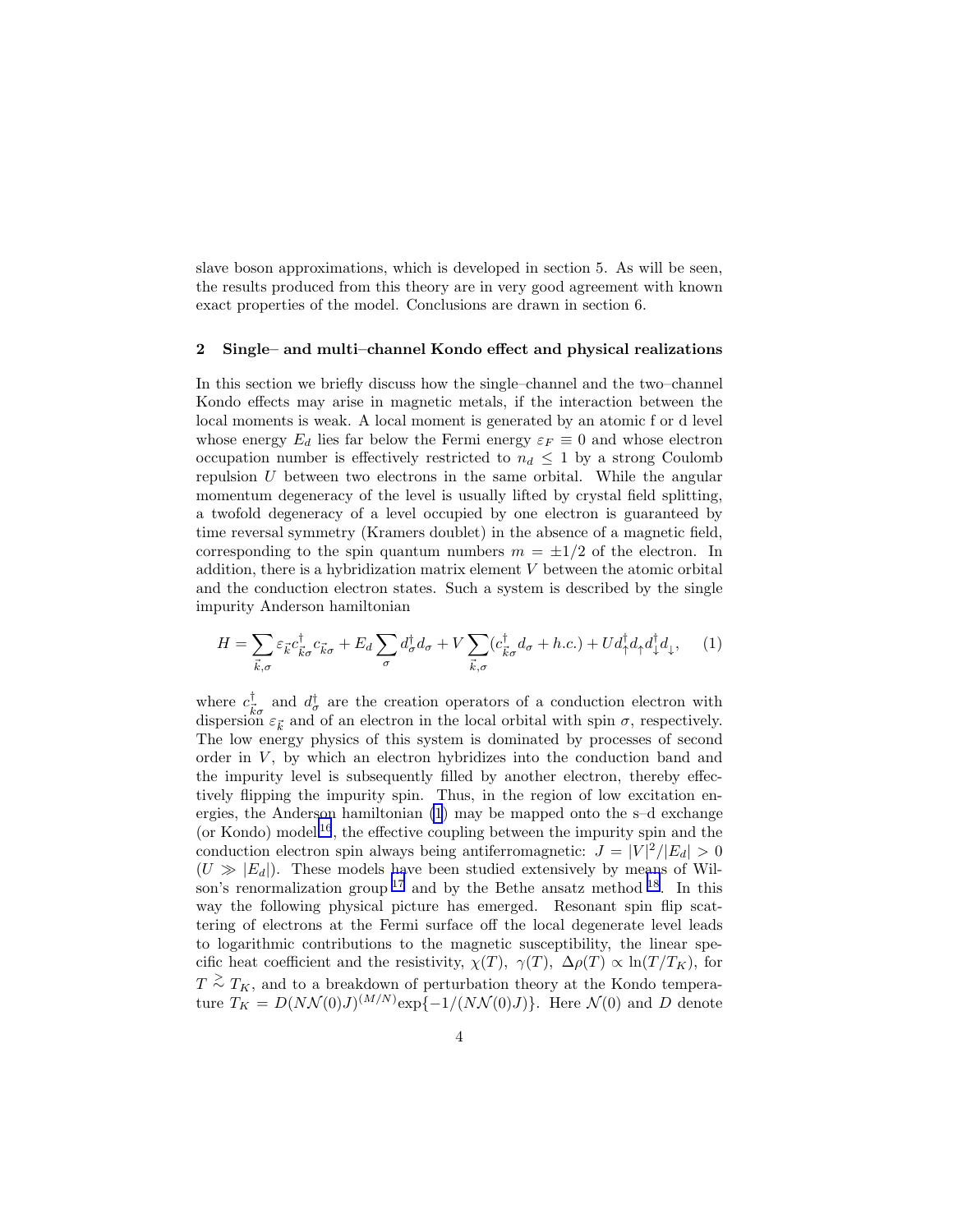<span id="page-4-0"></span>a) b)

Figure 1: Sketch of the renormalization group for a) the single–channel Kondo model (local moment compensation) and b) the two–channel Kondo model (local moment over– compensation). Small arrows denote conduction electron spins 1/2, a heavy arrow a localized spin 1/2. The curved arrows indicate successive renormalization steps.

the density of states at the Fermi energy and the high energy band cutoff, respectively, and  $N$ ,  $M$  are the degeneracy of the local level and the number of conduction electron channels (see below). Below  $T_K$  a collective many– body spin singlet state develops in which the impurity spin is screened by the conduction electron spins as lower and lower energy scales are successively approached, leaving the system with a pure potential scattering center. The spin singlet formation is sketched in Fig. 1 a) and corresponds to a vanishing entropy at  $T = 0$ ,  $S(0) = 0$ . It also leads to saturated behavior of physical quantities below  $T_K$ , like  $\chi(T) = const$ ,  $c(T)/T = const$ . and  $\Delta \rho(T) \propto T^2$ , i.e. to Fermi liquid behavior.

As an example of possible two–channel Kondo systems we discuss the uranium based compounds mentioned in the introduction. The  $U^{4+}$  ions have nominally a 5<sup> $2$ </sup> configuration, i.e. an even number of electrons, which does not allow for a Kramers degenerate ground state because of integer total spin. However, in the cubic crystal symmetry of these materials the orbital degeneracy may be not completely lifted, so that there can be an approximate twofold degeneracy of the  $U^{4+}$  ground state, corresponding to two different orientations of the electrical quadrupole moment of the 5f orbital in the lattice (quadrupolar Kondo effect)  $14,15$  $14,15$  $14,15$ . This degree of freedom may be flipped by scattering of conduction electrons (which in the cubic symmetry also have a twofold angular momentum degeneracy). The conduction electron spin is conserved in this scattering process, leaving it as a Kramers degenerate scattering channel degree of freedom, which we will label by  $\mu = 1, ..., M, M = 2$ . Describing the orbital degree of freedom as a pseudospin  $1/2$ , labelled by the quantum number  $\sigma = 1, \ldots, N, N = 2$ , in analogy to the magnetic Kondo effect, we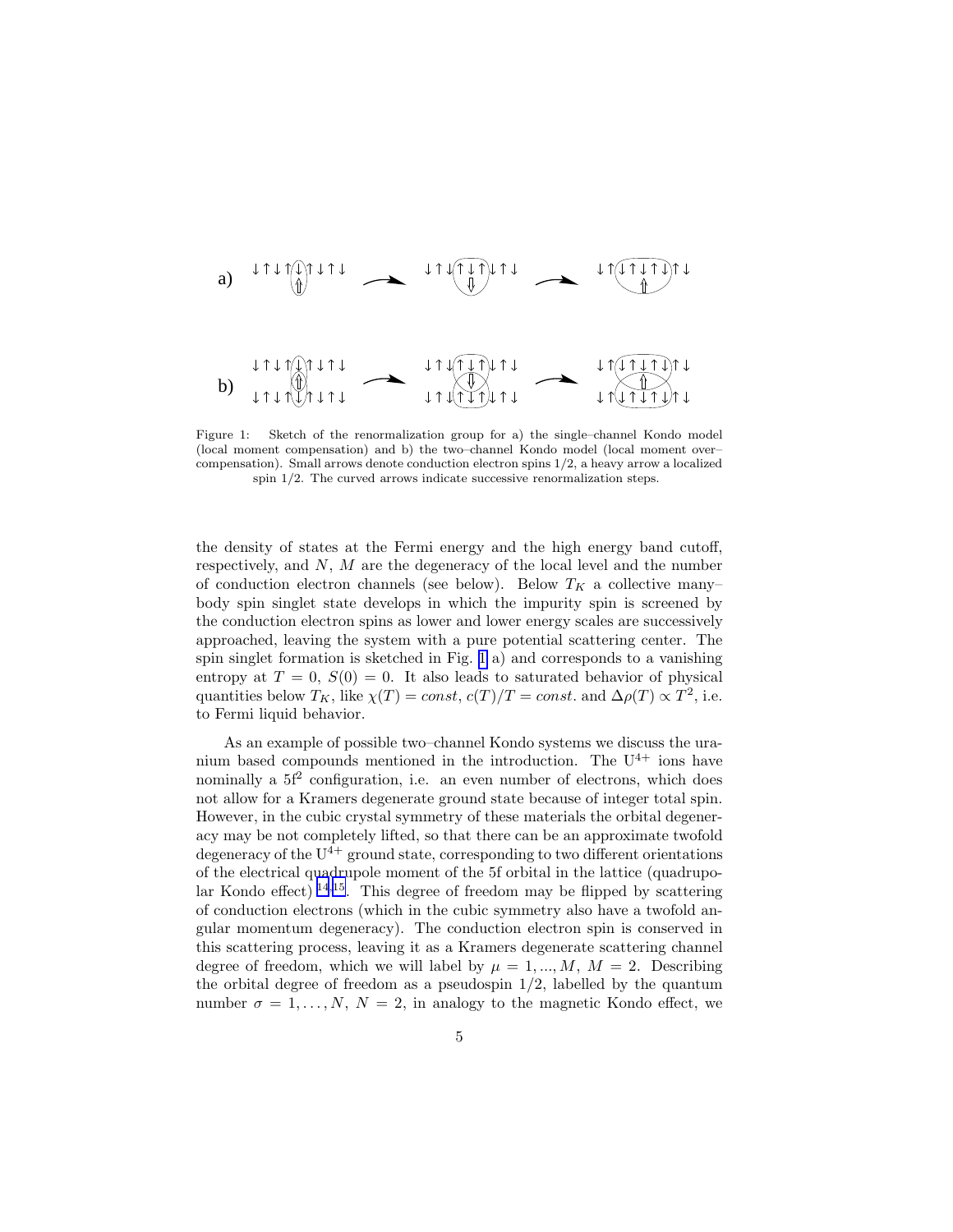arrive at the  $SU(2) \times SU(M)$  symmetric Kondo model,

$$
H = \sum_{\vec{k},\sigma,\mu} \varepsilon_{\vec{k}} c_{\vec{k}\sigma}^{\dagger} c_{\vec{k}\mu\sigma} + J \sum_{\vec{k},\vec{k}',\sigma,\sigma',\mu} c_{\vec{k}\mu\sigma}^{\dagger} \vec{S} \cdot \vec{\tau}_{\sigma\sigma'} c_{\vec{k}\mu\sigma'},
$$
(2)

where  $\vec{S}$  is the local pseudospin operator and  $\vec{\tau}_{\sigma\sigma'}$  the vector of Pauli matrices. To keep the naming uniform, we will refer to the orbital degree of freedom as the (pseudo)spin or local moment,  $\sigma$ , in analogy to the magnetic Kondo effect, and to the physical electron spin as the channel degree of freedom,  $\mu$ . In the multi–channel case, too, the conduction electrons of each channel separately screen the impurity moment by multiple spin scattering at temperatures below the Kondo scale  $T_K$ . However, in this case, the local moment is overcompensated, since the impurity spin can never form a singlet state with both conduction electron channels at the same time in this way, as can be seen in Fig. [1](#page-4-0) b). As a consequence of this frustration, there is not a unique ground state, leading to a finite residual entropy <sup>[19](#page-20-0)</sup> at  $T = 0$  of  $S(0) = k_B \ln\sqrt{2}$  in the two–channel model. In particular, the precondition of FL theory of a 1:1 correspondence between interacting and non–interacting states is violated. As a consequence, characteristic singular temperature dependence <sup>[20](#page-20-0),[21](#page-20-0)</sup> of physical quantities persists for  $T \stackrel{<}{\sim} T_K$  down to  $T = 0$ :  $\chi(T) \propto -\ln(T/T_K)$ ,  $c(T)/T \propto -\ln(T/T_K)$  and  $\rho(T) - \rho(0) \propto -\sqrt{T/T_K}$ . Note, however, that this behavior may be changed by any crystal field splitting of the quadrupolar non–Kramers ground state doublet.

In order to apply standard field theoretical methods to the multi–channel Kondo model it is convenient to consider it as the low–energy limiting case of a corresponding Anderson model as discussed for the single–channel case. Here, in addition, the conservation of the channel degree of freedom has to be guaranteed. This can be implemented in an elegant way using an auxiliary boson representation to be discussed in the next section.

# 3 Auxiliary particle representation

As discussed above, the local level of a quantum impurity in the limit of infinitely strong local Coulomb repulsion  $U$  between electrons in the same level allows only for at most single electron occupation of the level,  $n_d \leq 1$ . One should note that for a realistic finite value of  $U$  the low–energy physics of the model is effectively still confined to the part of the Hilbert space without multiple occupancy. Therefore, the model Eq. [\(1](#page-3-0)) in the limit  $U \to \infty$  is the generic model for the physics of quantum impurities at large U in general.

A powerful technique for implementing the projection in Hilbert space caused by a large Coulomb repulsion  $U$  is the method of auxiliary particles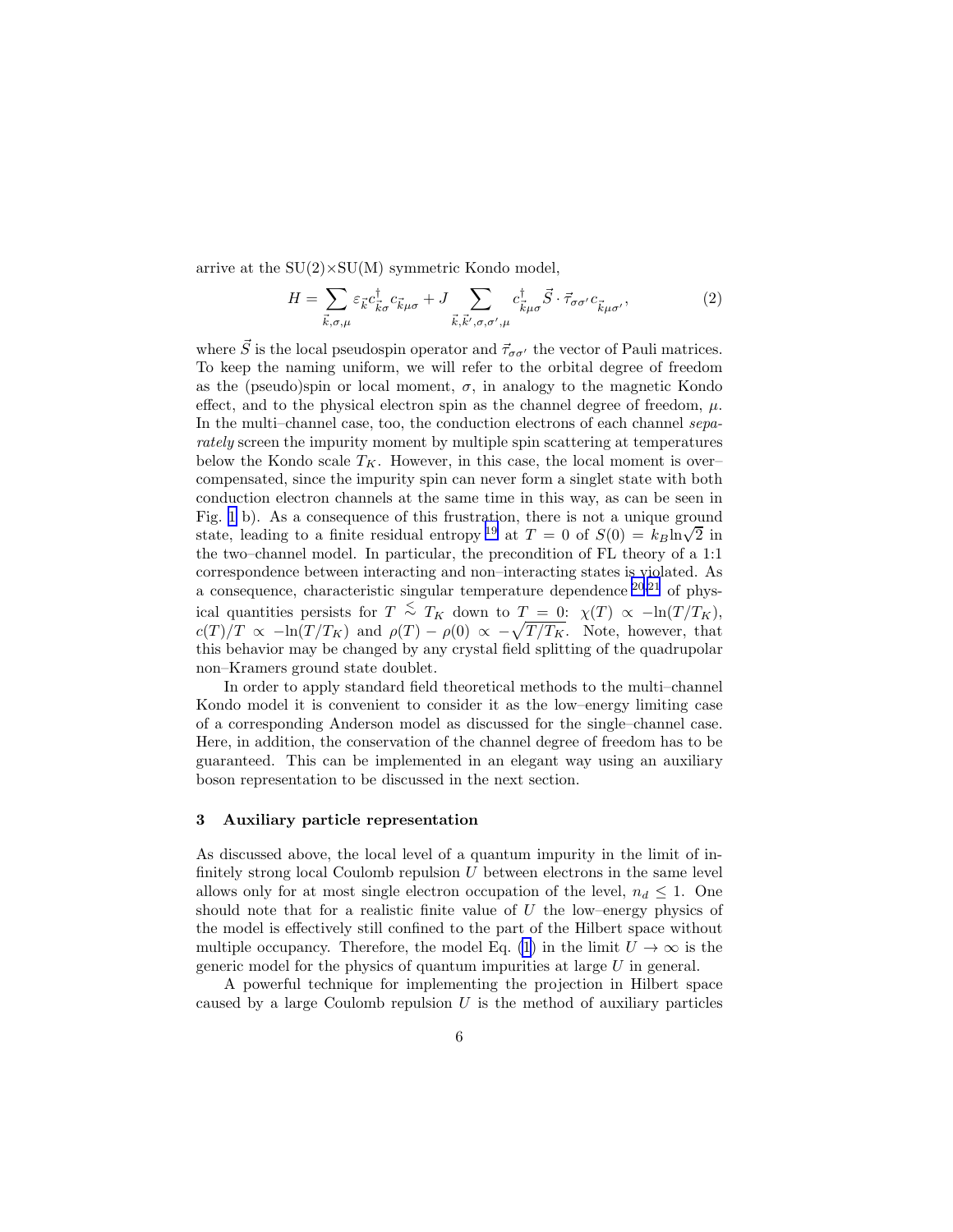(slave bosons, pseudofermions) <sup>[22](#page-20-0)</sup>. Each Fock state  $|\alpha\rangle$  of the impurity is assigned a creation operator, which can be envisaged as creating the state out of a vacuum state  $|vac\rangle$  without any impurity level at all,  $|\alpha\rangle = a^{\dagger}_{\alpha}|vac\rangle$ . (E.g., for a single orbital there are four such states,  $|0\rangle$  (empty orbital),  $|\uparrow\rangle$  or  $|\downarrow\rangle$ (orbital occupied by a single electron with spin  $\uparrow$  or  $\downarrow$ ) and  $|2\rangle$  (level occupied by two electrons with spin  $\uparrow$  and  $\downarrow$ ).) Due to the requirements of Fermi statistics, the creation operators  $a^{\dagger}_{\alpha}$  are Fermi (Bose) operators for the states holding an odd (even) number of electrons (or vice versa). The physical state corresponds to the sector of Fock space with exactly one auxiliary particle,  $\sum_{\alpha} n_{\alpha} = 1$ , where  $n_{\alpha} = a_{\alpha}^{\dagger} a_{\alpha}$  is the occupation number operator of particles  $\alpha$ . Compared to alternative ways of effecting the projection, the auxiliary particle method has the advantage of making available the powerful machinery of quantum field theory, provided the constraint on the total auxiliary particle number can be incorporated in a satisfactory way.

For the quantum impurity models of the Anderson type introduced in the preceding section, only particles creating empty and singly occupied states are needed. We define N pseudofermion creation operators  $f_{\sigma}^{\dagger}$  for each of the singly occupied states (labelled by  $\sigma = 1, 2, \ldots N$ ) and M boson creation operators  $b^{\dagger}_{\mu}$ for each of the empty states created when an electron hops from the impurity into the  $\mu$ -th conduction electron band (labelled by  $\mu = 1, 2, \ldots M$ ). In terms of these operators the Hamiltonian of the  $SU(N) \times SU(M)$  Anderson model Eq.([1\)](#page-3-0) takes the form

$$
H = \sum_{\vec{k},\sigma,\mu} \varepsilon_{\vec{k}} c_{\vec{k}\mu\sigma}^{\dagger} c_{\vec{k}\mu\sigma} + E_d \sum_{\sigma} f_{\sigma}^{\dagger} f_{\sigma} + V \sum_{\vec{k},\sigma,\mu} (c_{\vec{k}\mu\sigma}^{\dagger} b_{\mu}^{\dagger} f_{\sigma} + h.c.) \tag{3}
$$

In addition, the operator constraint

$$
Q \equiv \sum_{\sigma} f_{\sigma}^{\dagger} f_{\sigma} + \sum_{\mu} b_{\mu}^{\dagger} b_{\mu} = 1 \tag{4}
$$

has to be satisfied at all times. One might interpret the constraint as a statement of charge quantization, with the integer  $Q$  the conserved, quantized charge. Similar to quantum field theories with conserved charges, the charge conservation is intimately related to the existence of a local gauge symmetry. Indeed, the system defined by the Hamiltonian Eq. (3) is invariant under simultaneous local  $U(1)$  gauge transformations  $f_{\sigma} \to f_{\sigma} e^{i\phi(\tau)}, b_{\mu} \to b_{\mu} e^{i\phi(\tau)},$ with  $\phi(\tau)$  an arbitrary time dependent phase.

While the gauge symmetry guarantees the conservation of the quantized charge  $Q$ , it does not single out any particular  $Q$ , such as  $Q = 1$ . In order to effect the projection onto the sector of Fock space with  $Q = 1$ , one may use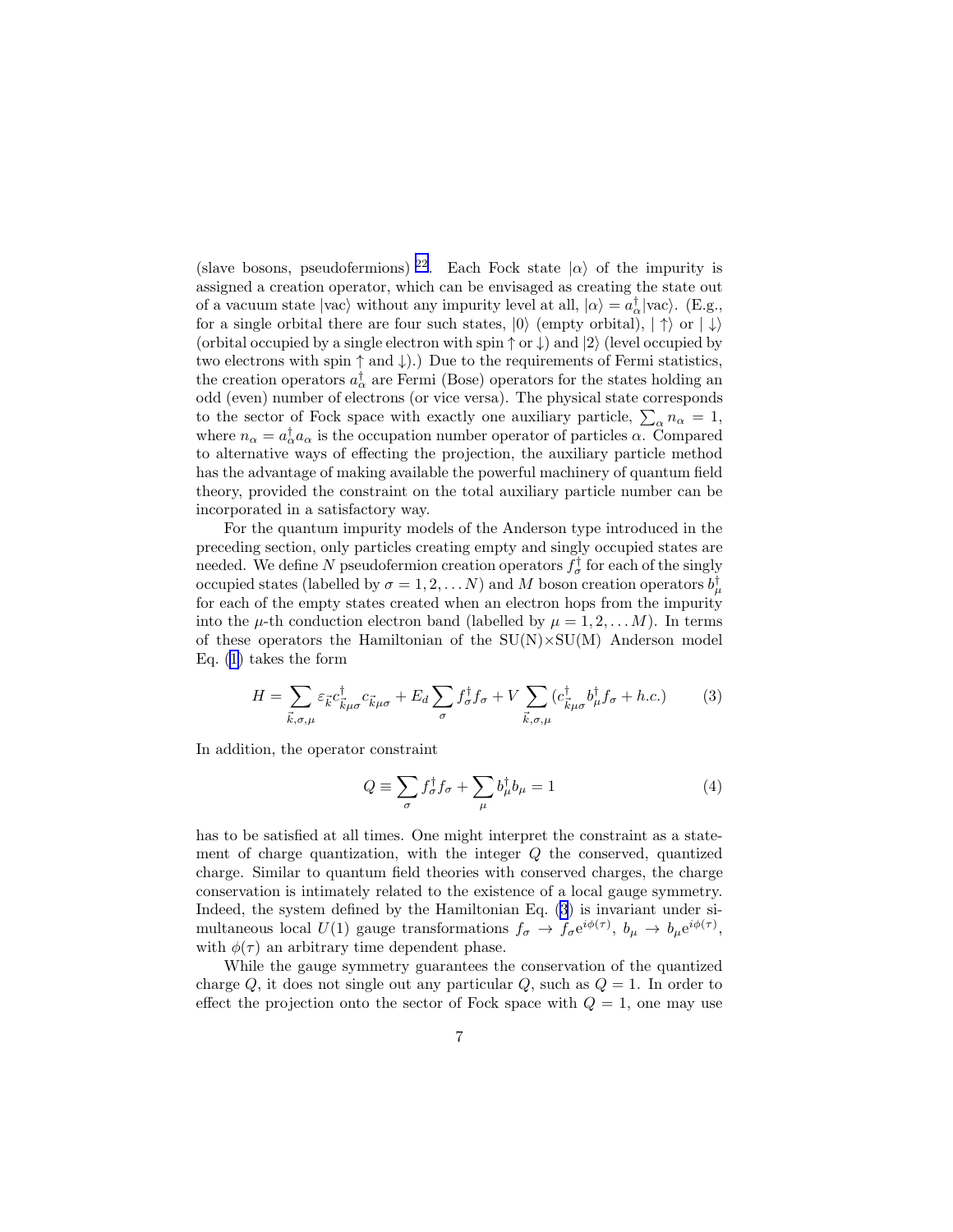<span id="page-7-0"></span>a procedure first proposed by Abrikosov<sup>[23](#page-20-0)</sup>: Consider first the grand canonical ensemble with respect to  $Q$ , defined by the statistical operator

$$
\hat{\rho}_G = \frac{1}{Z_G} e^{-\beta (H + \lambda Q)},\tag{5}
$$

where  $Z_G = \text{tr}[\exp(-\beta(H + \lambda Q))]$  is the grand canonical partition function and the trace extends over the complete Fock space, including summation over Q. The expectation value of an observable A in the grand canonical ensemble is given by

$$
\langle A \rangle_G = \text{tr}[\hat{\rho}_G A]. \tag{6}
$$

The physical expectation value of  $A$ ,  $\langle A \rangle$ , is to be evaluated in the canonical ensemble where  $Q = 1$ . It can be calculated from the grand canonical ensemble by taking the chemical potential  $\lambda$  to infinity,

$$
\langle A \rangle = \lim_{\lambda \to \infty} \frac{\langle QA \rangle_G}{\langle Q \rangle_G}.
$$
 (7)

In the following we will concentrate on the auxiliary particle Green's functions in the grand canonical ensemble as the basic building blocks of the theory. In imaginary time representation they are defined as

$$
G_{f\sigma}(\tau_1 - \tau_2) = -\langle T\{f_{\sigma}(\tau_1)f_{\sigma}^{\dagger}(\tau_2)\}\rangle_G
$$
  
\n
$$
G_{b\mu}(\tau_1 - \tau_2) = -\langle T\{b_{\mu}(\tau_1)b_{\mu}^{\dagger}(\tau_2)\}\rangle_G,
$$
\n(8)

where  $T$  is the time ordering operator. The Fourier transforms of  $G_{f,b}$  and of the local conduction electron Green's function may be expressed in terms of the self-energies  $\Sigma_{f,b,c}$  as

$$
G_{f,b,c}(i\omega_n) = \left\{ [G_{f,b,c}^0(i\omega_n)]^{-1} - \Sigma_{f,b,c}(i\omega_n) \right\}^{-1}
$$
 (9)

where

$$
G_{f\sigma}^{0}(i\omega_{n}) = (i\omega_{n} - E_{d} - \lambda)^{-1}
$$
  
\n
$$
G_{b\mu}^{0}(i\omega_{n}) = (i\omega_{n} - \lambda)^{-1}
$$
  
\n
$$
G_{c\mu\sigma}^{0}(i\omega_{n}) = \sum_{\vec{k}} (i\omega_{n} - \epsilon_{\vec{k}})^{-1}
$$
\n(10)

The Green's fucntions  $G_{f,b,c}$  have the following spectral representations

$$
G_{f,b,c}(i\omega_n) = \int_{-\infty}^{\infty} \frac{d\omega'}{\pi} \frac{A_{f,b,c}(\omega')}{i\omega_n - \omega'}.
$$
 (11)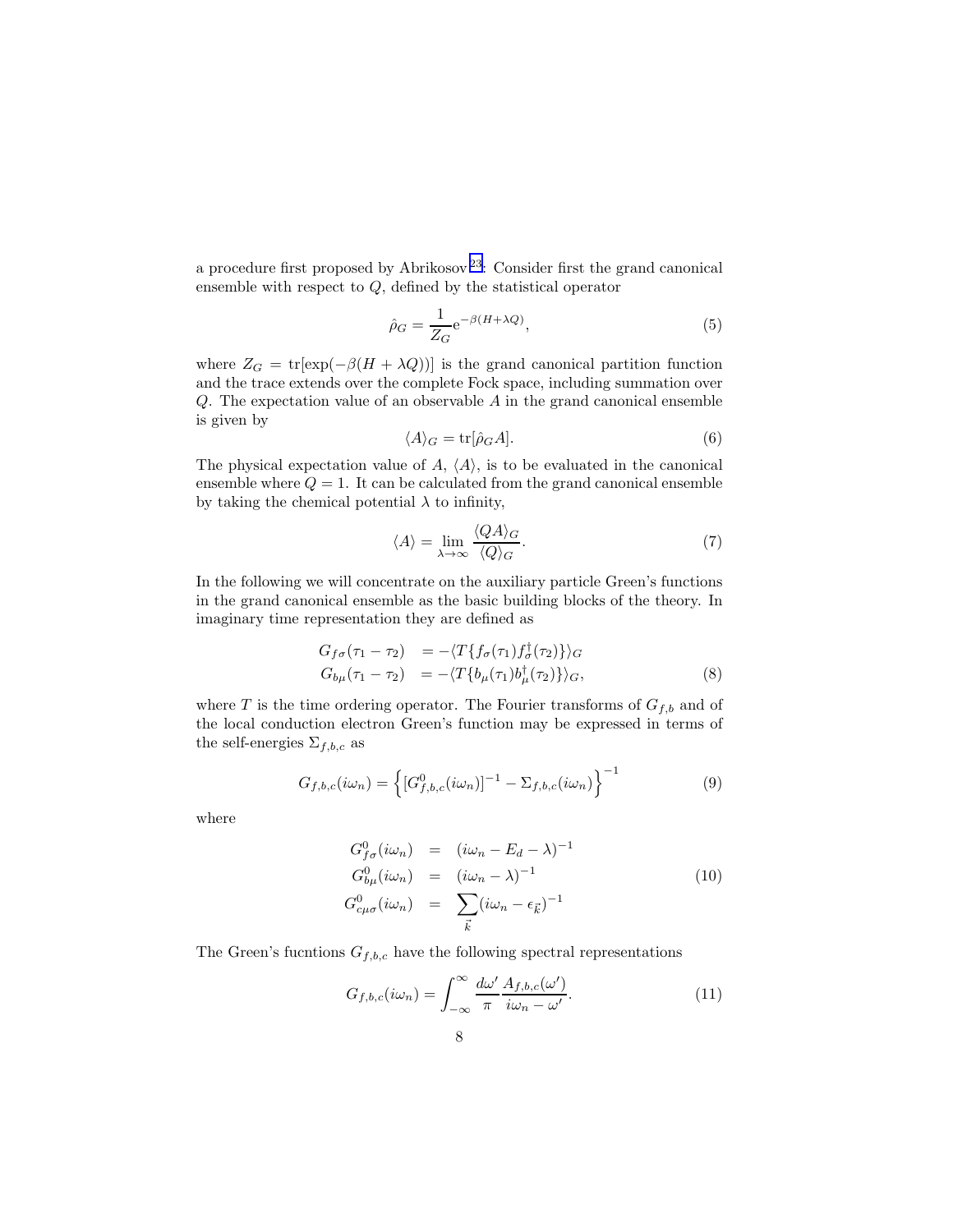The projected Green's functions  $G_{f,b}$  are obtained by taking the limit  $\lambda \to \infty$ as discussed above. As a consequence, the energy eigenvalues of  $H + \lambda Q$  are shifted by  $\lambda Q$ . It is useful to shift the zero of the frequency scale by  $\lambda$  (in the  $Q = 1$  sector) and to define the projected spectral functions as

$$
A_{f,b}(\omega) = \lim_{\lambda \to \infty} A_{f,b}(\omega + \lambda)
$$
 (12)

At zero temperature the  $\mathcal{A}_{f,b}(\omega)$  have the Lehmann representation

$$
\mathcal{A}_f(\omega) = \sum_n |\langle 1, n | f_\sigma^\dagger | 0, 0 \rangle|^2 \delta(\omega + E_0^0 - E_n^1) \tag{13}
$$

and correspondingly for  $\mathcal{A}_b$ , where  $E_n^0$  are the energy eigenvalues  $(E_0^Q$  is the ground state energy) and  $| Q, n \rangle$  the many-body eigenstates of H in the sector Q of Fock space. The  $A_{f,b}$  show threshold behavior at  $\omega = E_0 \equiv E_0^1 - E_0^0$ , with  $A_{f,b}(\omega) \equiv 0$  for  $\omega < 0$ . The vanishing imaginary part at frequencies  $\omega < 0$ may be shown to be a general property of all quantities involving slave particle operators, e.g. also of auxiliary particle selfenergies and vertex functions.

Both  $A_f(\omega)$  and  $A_b(\omega)$  are found to diverge for  $\omega \to E_0$  in a power law fashion (infrared singularity)

$$
\mathcal{A}_{f,b} \sim |\omega - E_0|^{-\alpha_{f,b}} \theta(\omega - E_0)
$$
\n(14)

due to a diverging number of particle–hole excitation processes in the conduction electron sea for  $\omega \to E_0$ .

For the single channel case  $(M = 1)$ , i.e. the usual Kondo or mixed valence problem, the exponents  $\alpha_f$  and  $\alpha_b$  can be found analytically from the following argumentation. Anticipating that in this case the impurity spin is completely screened by the conduction electrons at temperature  $T = 0$ , leaving a pure-potential scattering center, the ground state  $| 1, 0 \rangle$  is a slater determinant of one particle scattering states, characterized by scattering phase shifts  $\eta_{\sigma}^{0}$  in the s-wave channel (assuming for simplicity a momentum independent hybridization matrix element  $V$ ). The scattering phase shifts are related to the fraction of conduction electrons attracted (or repelled) by the impurity,  $\Delta n_{\sigma}$ , via the Friedel sum rule as  $\eta_{\sigma}^0 = \pi \Delta n_{\sigma}$ . The change in the average number of conduction electrons per scattering channel  $\sigma$  due to the presence of the impurity exactly matches the average occupation number of the impurity level per spin channel,  $\Delta n_{\sigma} = -n_d/N$ , where  $n_d$  is the total occupation of the impurity level. In the Kondo limit  $n_d \rightarrow 1$  and for a spin 1/2 impurity this leads to resonance scattering,  $\eta_{\sigma}^0 = \pi/2$ . To calculate now the spectral function  $\mathcal{A}_f(\omega)$  from Eq. (13), one needs to evaluate  $\langle 1, n | f_{\sigma}^{\dagger} | 0, 0 \rangle$ , which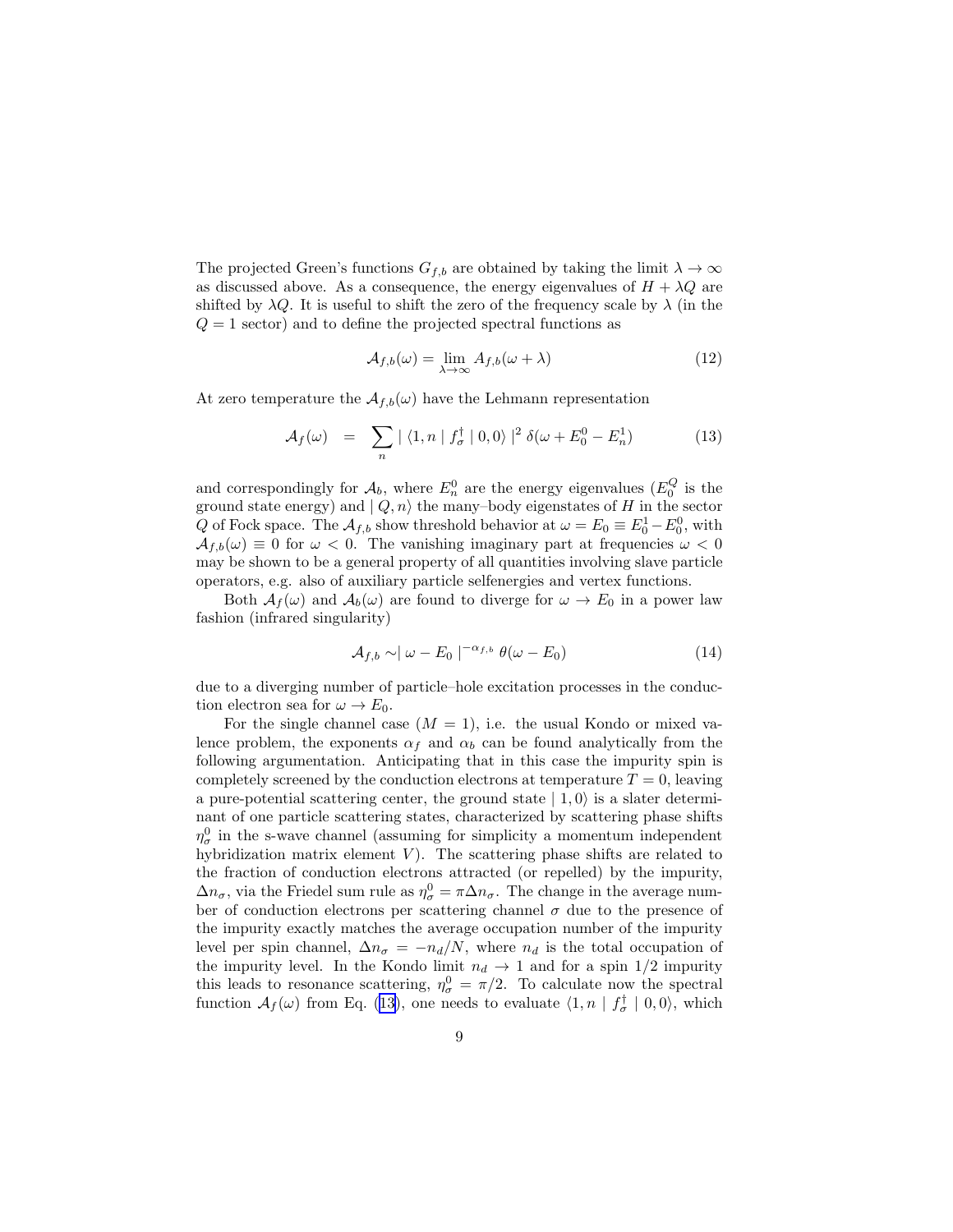is nothing but the overlap of two slater determinants, the ground state of the conduction electron system in the absence of the impurity combined with the decoupled impurity level occupied by an electron with spin  $\sigma$ ,  $f_{\sigma}^{\dagger}|0,0\rangle$ , on the one hand, and the eigenstates of the fully interacting Kondo system,  $|1, n\rangle$ , on the other hand. As shown by Anderson<sup>[24](#page-20-0)</sup>, the overlap of the two ground state slater determinants  $\langle 1, 0 | f_{\sigma}^{\dagger} | 0, 0 \rangle$  tends to zero in the thermodynamic limit (orthogonality catastrophe). This implies that the spectral functions diverge at the threshold as

$$
A_{f\sigma}(\omega) = c \mid \omega \mid^{-\alpha_f} \tag{15}
$$

where  $\alpha_f = 1 - \sum_{\sigma'} (\eta_{\sigma'}/\pi)^2$ . Here the  $\eta_{\sigma'}$  are the scattering phase shifts relative to the state  $f_{\sigma}^{\dagger} \, | \, 0, 0 \rangle$ . Using again the Friedel sum rule one finds  $\eta_{\sigma'} = \pi n_d/N$  for  $\sigma' \neq \sigma$ . In the scattering channel  $\sigma$  the change in the number of conduction electrons is  $\Delta n_{\sigma} = n_d/N - 1$ , since the occupation in the initial state  $n_{d\sigma}^{in} = 1$  is reduced by interaction processes to  $n_{d\sigma} = n_d/N$  in the final state. As a result, one finds <sup>[25](#page-20-0)</sup> the exponent  $\alpha_f = (2n_d - n_d^2)/N$ . A similar consideration for the slave boson spectral function yields  $\alpha_b = 1 - n_d^2/N$ . These results have been found independently from Wilson's numerical renormalization group approach  $26$  and using the Bethe ansatz solution and boundary conformal field theory  $2^7$ . It is interesting to note that (i) the exponents depend on the level occupancy  $n_d$  (in the Kondo limit  $n_d \rightarrow 1$ ,  $\alpha_f = 1/N$  and  $\alpha_b = 1 - 1/N$ , whereas in the opposite, empty orbital, limit  $n_d \to 0$ ,  $\alpha_f \to 0$ and  $\alpha_b \to 1$ ) (ii) the sum of the exponents  $\alpha_f + \alpha_b = 1 + 2 \frac{n_d(1-n_d)}{N} \ge 1$ .

We stress that the above derivation of the infrared exponents  $\alpha_{f,b}$  holds true only if the impurity complex acts as a pure potential scattering center at  $T = 0$ . This is equivalent to the statement that the conduction electrons behave locally, i.e. at the impurity site, like a Fermi liquid. Conversely, in the multi–channel (non–FL) case,  $N \geq 2$ ,  $M \geq N$ , the exponents have been found from a conformal field theory solution<sup>[21](#page-20-0)</sup> of the problem in the Kondo limit to be  $\alpha_f = M/(M+N)$ ,  $\alpha_b = N/(M+N)$ , which differ from the FL values. Thus, one may infer from the values of  $\alpha_{f,b}$  as a function of  $n_d$ , whether or not the system is in a local Fermi liquid state.

The physical electron Green's functions for the local d-electrons and for the conduction electrons  $\mathcal{G}_d(i\omega_n)$  and  $\mathcal{G}_c(\vec{k}, \vec{k}'; i\omega_n)$ , can be expressed through the self-energy  $\Sigma_c(i\omega_n)$  as <sup>[28](#page-20-0)</sup>

$$
\mathcal{G}_d(i\omega_n) = \frac{1}{V^2} \lim_{\lambda \to \infty} e^{\beta \lambda} \Sigma_c(i\omega_n)
$$
 (16)

and

$$
\mathcal{G}_c(\vec{k}, \vec{k}'; i\omega_n) = G_c^0(\vec{k}, i\omega_n) \Big[ \delta_{\vec{k}, \vec{k}'} + V^2 \mathcal{G}_d(i\omega_n) G_c^0(\vec{k}', i\omega_n) \Big] \tag{17}
$$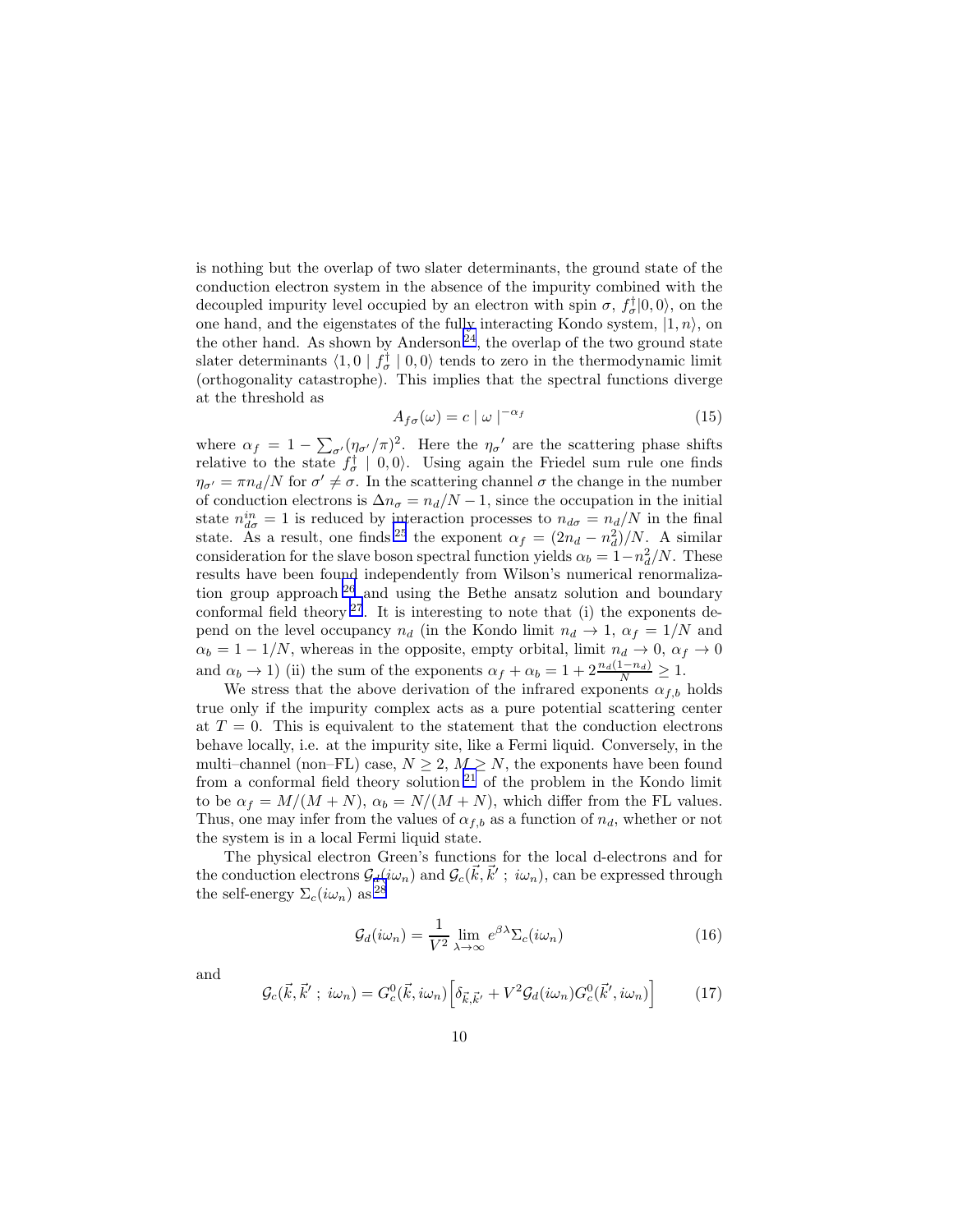### 4 Mean field and non-crossing approximations

For physical situations of interest, the  $s - d$  hybridization of the Anderson model([1\)](#page-3-0) is much smaller than the conduction band width,  $N_0V \ll 1$ , where  $N<sub>o</sub> = 1/2D$  is the local conduction electron density of states at the Fermi level. This suggests a perturbation expansion in  $N_oV$ . A straightforward expansion in terms of bare Green's functions is not adequate, as it would not allow to capture the physics of the Kondo screened state, or else the infrared divergencies of the auxiliary particle spectral functions discussed in the last section. In the framework of the slave boson representation, two types of nonperturbative approaches have been developed. The first one is mean field theory for both the slave boson amplitude  $\langle b \rangle$  and the constraint  $\langle \langle Q \rangle = 1$ rather than  $Q = 1$ . The second one is resummation of the perturbation theory to infinite order.

# 4.1 Slave boson mean field theory

Slave boson mean field theory is based on the assumption that the slave bosons condense at low temperatures such that  $\langle b_{\mu} \rangle \neq 0$ . Replacing the operator  $b_{\mu}$ in  $H + \lambda Q$  by  $\langle b_{\mu} \rangle$  (see Ref. [22]), where  $\lambda$  is a Lagrange multiplier to be adjusted such that  $\langle Q \rangle = 1$ , one arrives at a resonance level model for the pseudofermions. The position of the resonance,  $E_d + \lambda$ , is found to be given by the Kondo temperature  $T_K$ , and is thus close to the Fermi energy. The resonance generates the low energy scale  $T_K$ , and leads to local Fermi liquid behavior. While this is qualitatively correct in the single–channel case, it is in blatant disagreement with the exactly known behavior in the multi–channel case. The mean field theory can be shown to be exact for  $M = 1$  in the limit  $N \to \infty$  for a model in which the constraint is softened to be  $Q = N/2$ . However, for finite  $N$  i t is known that the fluctuations in the phase of the complex expectation value  $\langle b_{\mu} \rangle$  are divergent and lead to the suppression of  $\langle b_\mu \rangle$  to zero. This is true in the cartesian gauge, whereas in the radial gauge the phase fluctuations may be shown to cancel at least in lowest order. It has not been possible to connect the mean field solution, an apparently reasonable description at low temperatures and for  $M = 1$ , to the high temperature behavior  $(T \gg T_K)$ , dominated by logarithmic temperature dependence, in a continuous way [29](#page-20-0). Therefore, it seems that the slave boson mean field solution does not offer a good starting point even for only a qualitatively correct description of quantum impurity models.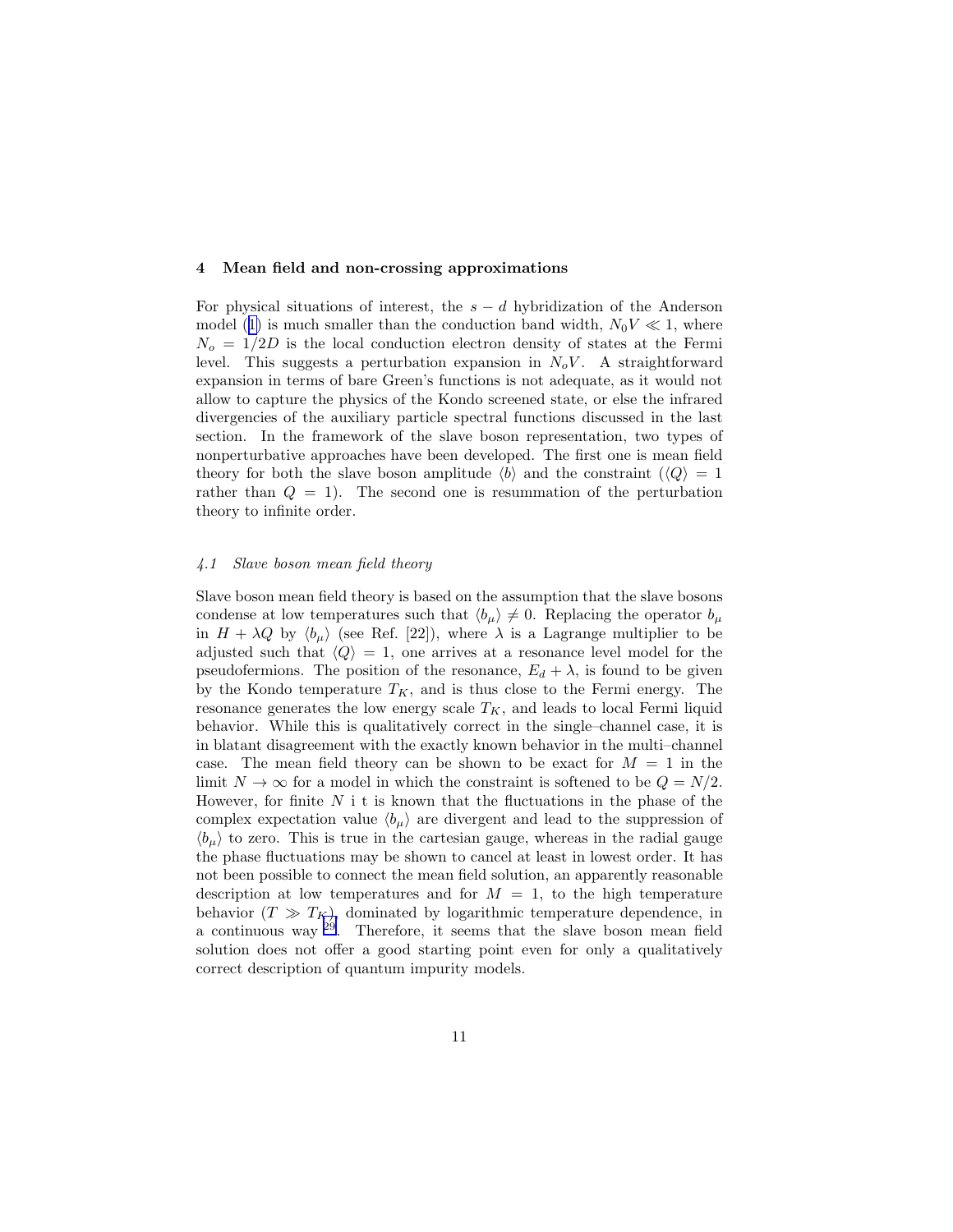<span id="page-11-0"></span>
$$
\Phi = \underbrace{\begin{array}{c}\mathbf{0} \\ \mathbf{0} \end{array}}_{\mathbf{b} \rightarrow \mathbf{0} \rightarrow \mathbf{0}} \mathbf{0} \mathbf{0} \mathbf{0} \mathbf{0}
$$

Figure 2: Diagrammatic representation of the generating functional Φ of the NCA. Also shown are the pseudoparticle selfenergies and the local electron Green's function derived from  $\Phi$ , Eqs. (19)–(21). Throughout this article, dashed, wavy and solid lines represent fermion, boson, and conduction electron lines, respectively. In the diagram for  $\Sigma_{f\sigma}$  the spin labels are shown explicitly to demonstrate that there are no coherent spin fluctuations taken into account.

### 4.2 1/N expansion vs. self-consistent formulation

The critical judgement of mean field theory is corroborated by the results of a straightforward  $1/N$ -expansion in the single channel case, keeping the exact constraint, and not allowing for a finite bose field expectation value  $30$ . Within this scheme the exact behavior of the thermodynamic quantities (known from the Bethe ansatz solution) at low temperatures as well as high temperatures is recovered to the considered order in  $1/N$ . Also, the exact auxiliary particle exponents  $\alpha_{f,b}$  are reproduced in order  $1/N$ , using a plausible exponentiation scheme  $31$ .

In addition, dynamical quantities like the d-electron spectral function and transport coefficients can be calculated exactly to a desired order in  $1/N$ , within this approach. However, as clear-cut and economical this method may be, it does have serious limitations. For once, the experimentally most relevant case of  $N = 2$  or somewhat larger is not accessible in  $1/N$  expansion. Secondly, non-Fermi liquid behavior, being necessarily non-perturbative in  $1/N$ , cannot be dealt with in a controlled way on the basis of a  $1/N$ -expansion. To access these latter two regimes, a new approach nonperturbative in  $1/N$  is necessary.

We conjecture that this new approach is gauge invariant many-body theory of pseudofermions and slave bosons. As long as gauge symmetry violating objects such as Bose field expectation values or fermion pair correlation functions do not appear in the theory, gauge invariance of physical quantities can be guaranteed in suitably chosen approximations by the proper match of pseudofermion and slave boson properties, without introducing an additional gauge field. This requires the use of conserving approximations  $32$ , derived from a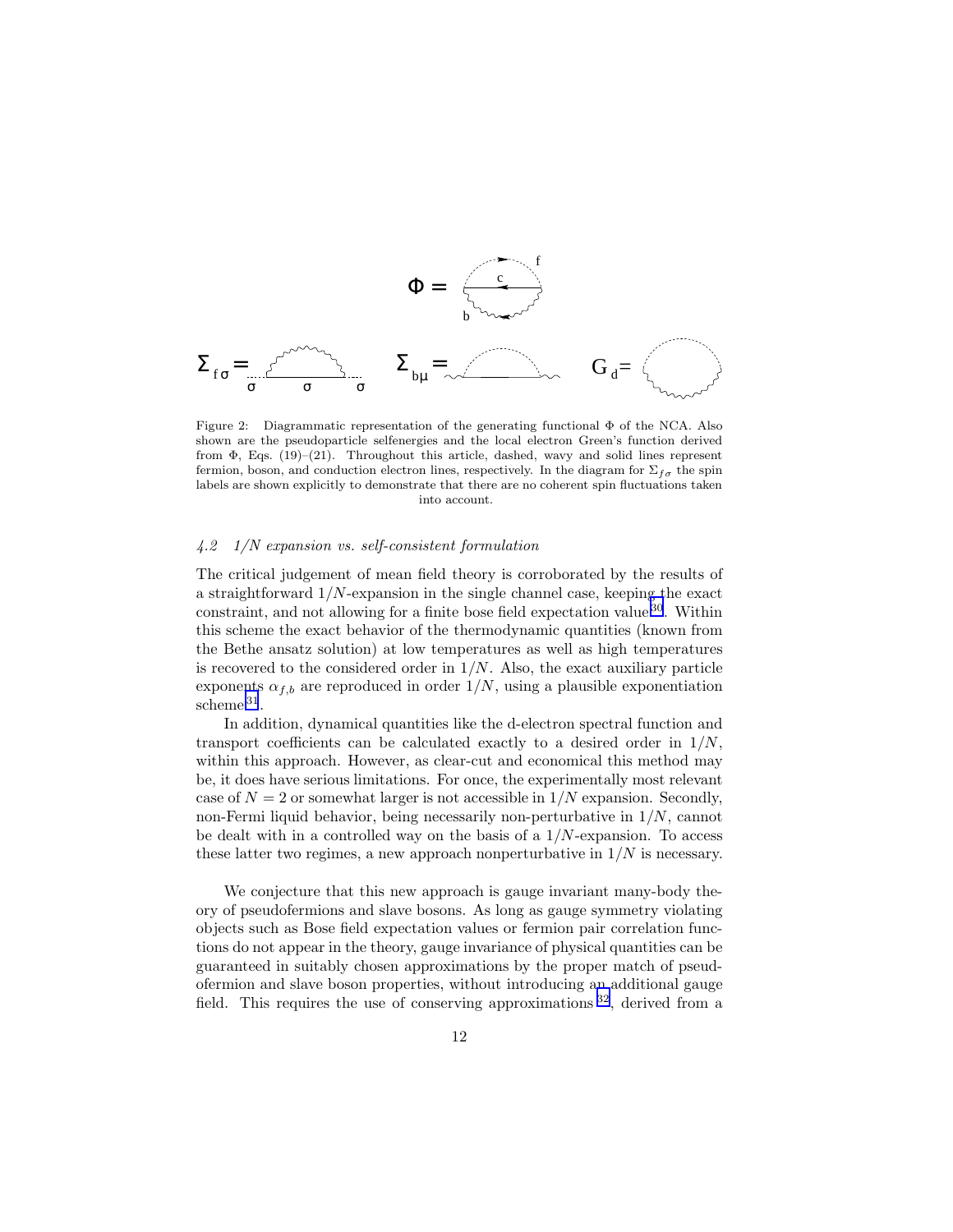<span id="page-12-0"></span>Luttinger-Ward functional  $\Phi$ .  $\Phi$  consists of all vacuum skeleton diagrams built out of fully renormalized Green's functions  $G_{b,f,c}$  and the bare vertex V. The self-energies  $\Sigma_{b,f,c}$  are obtained by taking the functional derivative of  $\Phi$  with respect to the corresponding Green's function (cutting the Green's function line in each diagram in all possible ways),

$$
\Sigma_{b,f,c} = \delta \Phi / \delta G_{b,f,c}.\tag{18}
$$

Irreducible vertex functions, figuring as integral kernels in two-particle Bethe-Salpeter equations, are generated by second order derivatives of Φ.

The choice of diagrams for Φ defines a given approximation. It should be dictated by the dominant physical processes and by expansion in a small parameter, if available. As noted before, in the present context, we may take the hybridization V to be a small quantity (dimensionless parameter  $N_oV$ ). This suggests to start with the lowest order (in V) diagram of  $\Phi$ , which is second order (see Fig. [2](#page-11-0)). The self-energies generated from this obey after projection the following equations of self-consistent second order perturbation theory [28](#page-20-0)

$$
\Sigma_{f\sigma}(\omega - i0) = V^2 \sum_{\mu} \int d\varepsilon \, [1 - f(\varepsilon)] A^0_{c\mu\sigma}(\varepsilon) G_{b\mu}(\omega - \varepsilon - i0) \tag{19}
$$

$$
\Sigma_{b\mu}(\omega - i0) = V^2 \sum_{\sigma} \int d\varepsilon f(\varepsilon) G_{f\sigma}(\omega + \varepsilon - i0) A_{c\mu\sigma}^0(\varepsilon)
$$
 (20)

$$
G_{d\mu\sigma}(\omega - i0) = \int d\varepsilon \, e^{-\beta \varepsilon} [G_{f\sigma}(\omega + \varepsilon - i0) A_{b\mu}(\varepsilon) - A_{f\sigma}(\varepsilon) G_{b\mu}(\varepsilon - \omega + i0)], \tag{21}
$$

where  $A^0_{c\mu\sigma} = 1/\pi \text{ Im} G^0_{c\mu\sigma}$  is the (free) conduction electron density of states and  $f(\varepsilon) = 1/(\exp(-\beta \varepsilon) + 1)$  denotes the Fermi distribution function. Togetherwith the expressions  $(9)$  $(9)$ ,  $(10)$  for the Green's functions, Eqs.  $(19)$ – $(21)$ form a set of self-consistent equations for  $\Sigma_{b,f,c}$ , comprised of all diagrams without any crossing propagator lines and, thus, known as the "non–crossing approximation", in short NCA.

At zero temperature and for low frequencies Eqs. (19) and (20) may be converted into a set of linear differential equations for  $G_f$  and  $G_b$ <sup>[33](#page-20-0)</sup>, which allow to find the infrared exponents as  $\alpha_f = \frac{M}{M+N}$ ;  $\alpha_b = \frac{N}{M+N}$ , independent of  $n_d$ . For the single channel case these exponents do not agree with the exact exponents derived in section 3. This indicates that the NCA is not capable of recovering the local Fermi liquid behavior for  $M = 1$ . A numerical evaluation of the d-electron Green's function, which is given by the local self-energy  $\Sigma_c$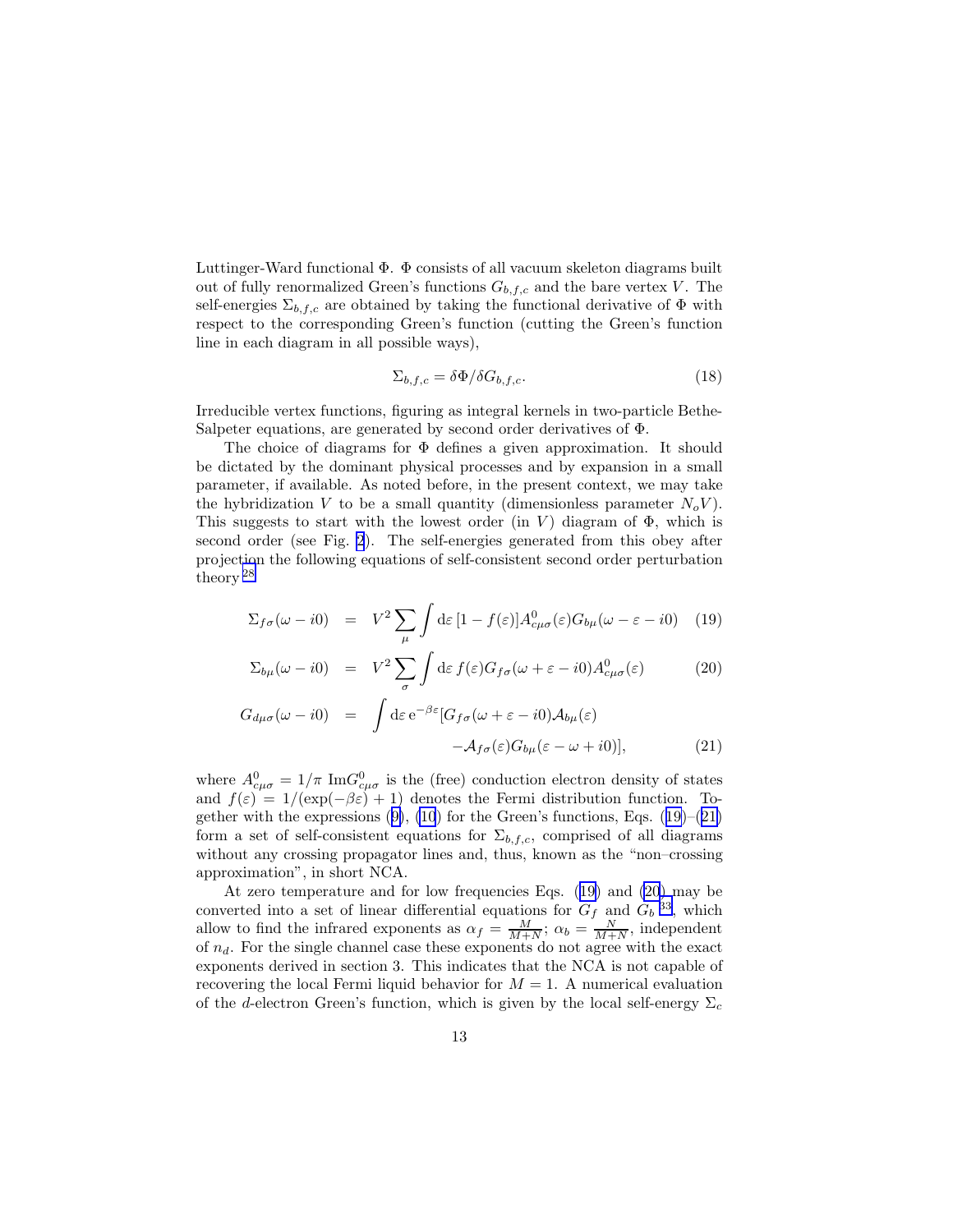<span id="page-13-0"></span>divided by  $V^2$  and hence is given by the boson-fermion bubble within NCA  $(Fig. 2)$  $(Fig. 2)$ , shows indeed a spurious singularity at the Fermi energy <sup>[28](#page-20-0)</sup>. The NCA performs somewhat better in the multi–channel case, where the exponents  $\alpha_f$ and  $\alpha_b$  yield the correct non–Fermi liquid exponents of physical quantities as known from the Bethe ansatz solution  $20$  and conformal field theory  $21$ . However, the specific heat and the residual entropy are not given correctly in NCA. Also, the limiting low temperature scaling laws for the thermodynamic quantities are attained only at temperatures substantially below  $T_K$ , in disagreement with the exact Bethe ansatz solution.

### 5 Conserving T-matrix approximation

In order to eliminate the shortcomings of the NCA mentioned above, the guiding principle should be to find contributions to the vertex functions which renormalize the auxiliary particle threshold exponents to their correct values, since this is a necessary condition for the description of FL and non–FL behavior, as discussed in section 3. Furthermore, it is instructive to realize that in NCA any coherent spin flip and charge transfer processes are neglected, as can be seen explicitly from Eqs. [\(19](#page-12-0)),([20\)](#page-12-0) or from Fig. [2](#page-11-0). These processes are known to be responsible for the quantum coherent collective behavior of the Anderson impurity complex below  $T_K$ . The existence of collective excitations in general is reflected in a singular behavior of the corresponding two–particle vertex functions. In view of the tendency of Kondo systems to form a collective spin singlet state, we are here interested in the spin singlet channel of the pseudofermion–conduction electron vertex function and in the slave boson– conduction electron vertex function. It may be shown by power counting arguments that there are no corrections to the NCA exponents in any finite order of perturbation theory  $3^4$ . Thus, we are led to search for singularities in the aforementioned vertex functions arising from an infinite resummation of terms. From the preceding discussion it is natural to perform a partial resummation of those terms which, at each order in the hybridization  $V$ , contain the maximum number of spin flip or charge fluctuation processes, respectively. This amounts to calculating the conduction electron–pseudofermion vertex function in the "ladder" approximation definied in Fig. [3,](#page-14-0) where the irreducible vertex is given by  $V^2G_b$ . In analogy to similar resummations for an interacting onecomponent Fermi system, we call the total c–f vertex function  $T$ –matrix  $T^{(cf)}$ . The Bethe–Salpeter equation for  $T^{(cf)}$  reads (Fig. [3\)](#page-14-0),

$$
T_{s\sigma,s'\sigma'}^{(cf)}(i\omega_n,i\omega'_n,i\Omega) = -V^2 G_b(i\omega_n+i\omega'_n-i\Omega)\delta_{s\sigma'}\delta_{s'\sigma}
$$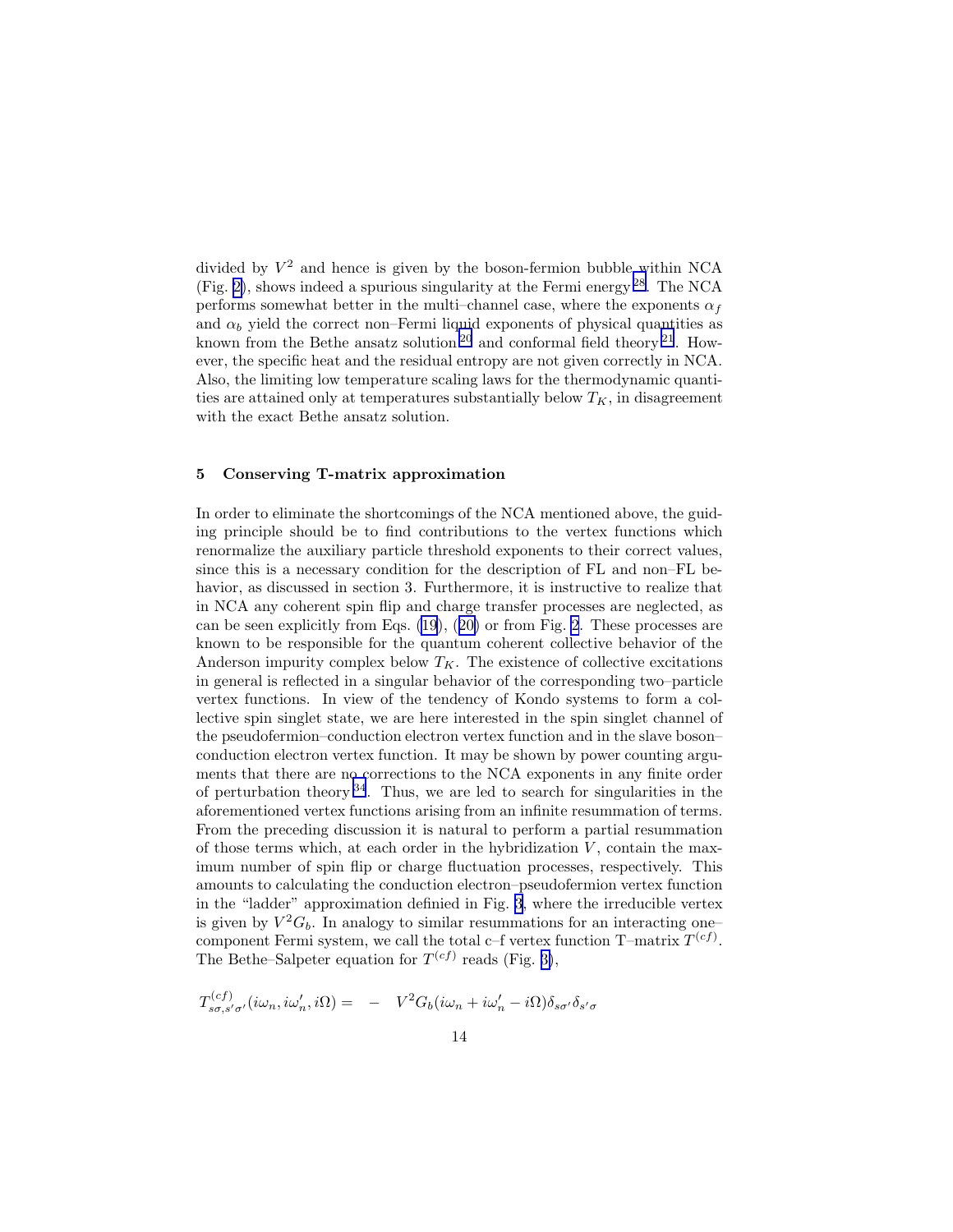<span id="page-14-0"></span>

Figure 3: Diagrammatic representation of the Bethe–Salpeter equation for the conduction electron–pseudofermion T-matrix  $T^{(cf)}$ , Eq. (22). The conduction electron-slave boson Tmatrix  $T^{(cb)}$  is obtained by interchanging  $f \leftrightarrow b^{\dagger}$ .

+ 
$$
V^2 T \sum_{\omega''_n} G_b(i\omega_n + i\omega''_n - i\Omega) \times
$$
 (22)  
 $G_{f\sigma}(i\omega''_n) G_{cs}(-i\omega''_n + i\Omega) T^{(cf)}_{\sigma s, s'\sigma'}(i\omega''_n, i\omega'_n, i\Omega).$ 

A similar integral equation holds for the charge fluctuation T-matrix  $T^{(cb)}$ . Inserting NCA Green's functions for the intermediate state propagators of Eq.([22](#page-13-0)) and solving it numerically, we find at low temperatures and in the Kondo regime  $(n_d \stackrel{>}{\sim} 0.7)$  a pole of  $T^{(cf)}$  in the singlet channel as a function of the center–of–mass (COM) frequency  $\Omega$ , at a frequency which scales with the Kondo temperature,  $\Omega = \Omega_{cf} \simeq -T_K$ . This is shown in Fig. [4](#page-15-0). The threshold behavior of the imaginary part of  $T^{(cf)}$  as a function of  $\Omega$  with vanishing spectral weight at negative frequencies and temperature  $T = 0$  is clearly seen. In addition, a very sharp structure appears, whose broadening is found to vanish as the temperature tends to zero, indicative of a pole in  $T^{(cf)}$  at the real frequency  $\Omega_{cf}$ , i.e. the tendency to form a collective singlet state between the conduction electrons and the localized spin. Similarly, the corresponding T-matrix  $T^{(cb)}$  in the conduction electron-slave boson channel, evaluated within the analogous approximation, develops a pole at negative values of  $\Omega$  in the empty orbital regime  $(n_d \leq 0.3)$ . In the mixed valence regime  $(n_d \simeq 0.5)$  the poles in both  $T^{(cf)}$  and  $T^{(cb)}$  coexist. The appearance of poles in the two-particle vertex functions  $T^{(cf)}$  and  $T^{(cb)}$ , which signals the formation of collective states, may be expected to influence the behavior of the system in a major way.

On the level of approximation considered so far, the description is not yet consistent: In the limit of zero temperature the spectral weight of  $T^{(cf)}$  and  $T^{(cb)}$  at negative frequencies  $\Omega$  should be strictly zero (threshold property). Nonvanishing spectral weight at  $\Omega$  < 0 like a pole contribution for negative  $\Omega$  in  $T^{(cf)}$  or  $T^{(cb)}$  would lead to a diverging contribution to the self-energy, which is unphysical. However, recall that a minimum requirement on the ap-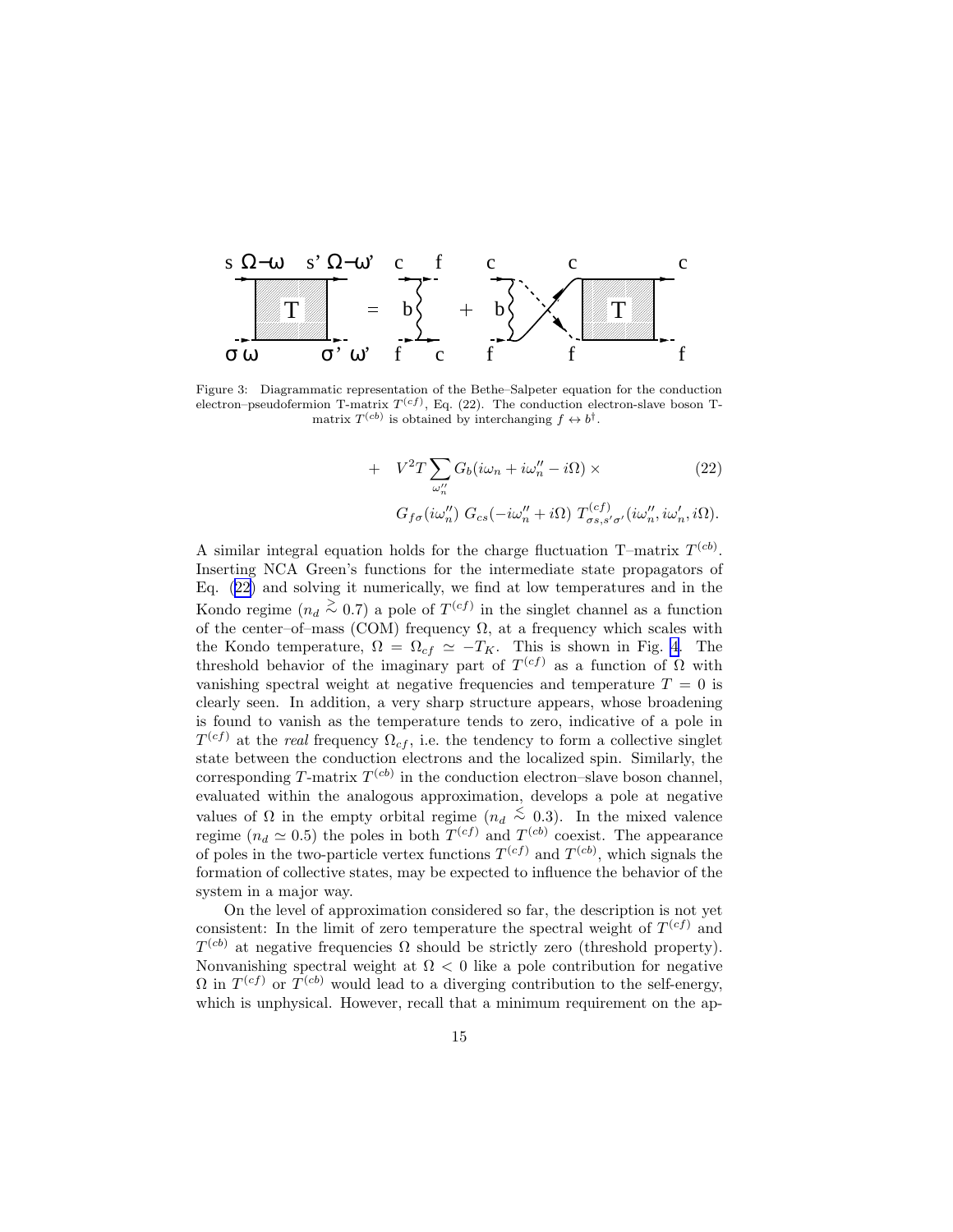<span id="page-15-0"></span>

Figure 4: Imaginary part of the conduction electron-pseudofermion T-matrix  $T^{(cf)}$  as a function of the COM frequency  $\Omega$  for the single–channel case  $M = 1, N = 2$ , evaluated by inserting NCA solutions for the intermediate state propagators ( $E_d = -0.67D$ , Γ = 0.15D,  $T = 4 \cdot 10^{-3} T_K$ ). The contribution from the pole positioned at a negative frequency  $\Omega =$  $\Omega_{cf} \simeq -T_K$  (compare text) is clearly seen.

proximation used is the conservation of gauge symmetry. This requirement is not met when the integral kernel of the T-matrix equation is approximated by the NCA result. Rather, the approximation should be generated from a Luttinger–Ward functional. The corresponding generating functional is shown in Fig. [5](#page-16-0). It is defined as the infinite series of all vacuum skeleton diagrams which consist of a single ring of auxiliary particle propagators, where each conduction electron line spans at most two hybridization vertices. The first diagram of this series corresponds to NCA (Fig. [2](#page-11-0)). The diagram containing two boson lines is excluded since it is not a skeleton. Although the spirit of the present theory is different from a large  $N$  expansion, it should be noted that the sum of the  $\Phi$  diagrams containing up to four boson lines includes all terms of a  $1/N$  expansion up to  $O(1/N^2)^{35}$  $O(1/N^2)^{35}$  $O(1/N^2)^{35}$ . By functional differentiation with respect to the conduction electron Green's function and the pseudofermion or the slave boson propagator, respectively, the shown  $\Phi$  functional generates the ladder approximations  $T^{(cf)}$ ,  $T^{(cb)}$  for the total conduction electron–pseudofermion vertex function (Fig. [3\)](#page-14-0) and for the total conduction electron–slave boson vertex function. The auxiliary particle self–energies are obtained in the conserving scheme as the functional derivatives of  $\Phi$  with respect to  $G_f$  or  $G_b$ , respectively (Eq. [\(18](#page-12-0))). This defines a set of self–consistency equations, which we term conserving T–matrix approximation (CTMA), where the self-energies are given as nonlinear and nonlocal (in time) functionals of the Green's functions, while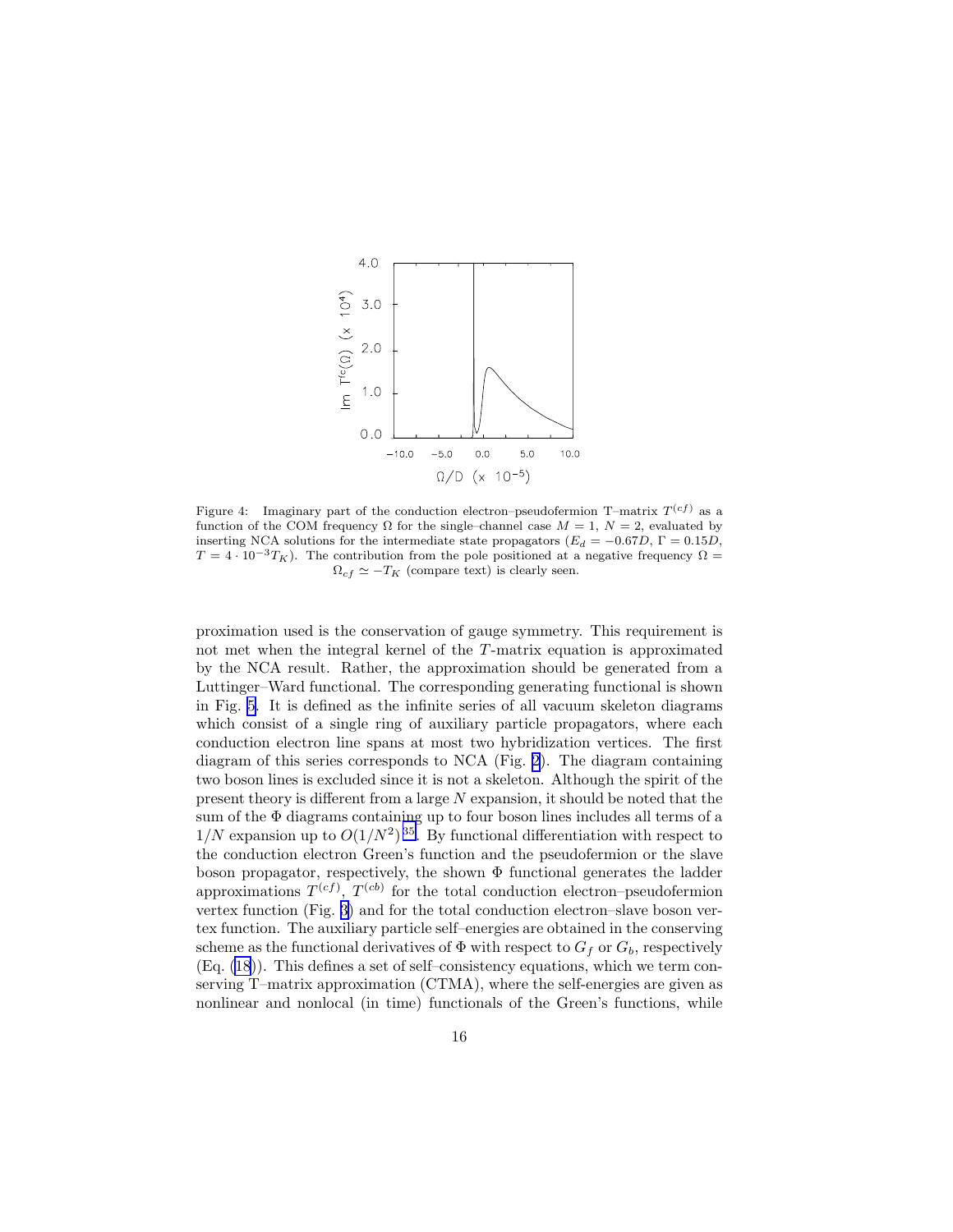<span id="page-16-0"></span>

Figure 5: Diagrammatic representation of the Luttinger–Ward functional generating the conserving T–matrix approximation (CTMA). The terms with the conduction electron lines running clockwise (labelled "spin fluctuations") generate the T-matrix  $T^{(cf)}$ , while the terms with the conduction electron lines running counter–clockwise (labelled "charge fluctuations") generate the T-matrix  $T^{(cb)}$ .

the Green's functions are in turn expressed in terms of the self–energies. The solution of these equations requires that the T–matrices have vanishing spectral weight at negative COM frequencies  $\Omega$ . Indeed, the numerical evaluation shows that the poles of  $T^{(cf)}$  and  $T^{(cb)}$  are shifted to  $\Omega = 0$  by self-consistency, where they merge with the continuous spectral weight present for  $\Omega > 0$ , thus renormalizing the threshold exponents of the auxiliary spectral functions.

The self-consistent solutions are obtained by first solving the linear Bethe– Salpeter equations for the T–matrices by matrix inversion, computing the auxiliary particle self-energies from  $T^{(cf)}$  and  $T^{(cb)}$ , and then constructing the fermion and boson Green's functions from the respective self–energies. This process is iterated until convergence is reached. We have obtained reliable solutions down to temperatures of the order of at least  $10^{-2}T_K$  both for the single-channel and for the two-channel Anderson model. Note that  $T_K \rightarrow 0$ in the Kondo limit; in the mixed valence and empty impurity regimes, significantly lower temperatures may be reached, compared to the low temperature scale of the model.

As shown in Fig. [6](#page-17-0) (1) a), the auxiliary particle spectral functions obtained from CTMA [36](#page-20-0) are in good agreement with the results of a numerical renor-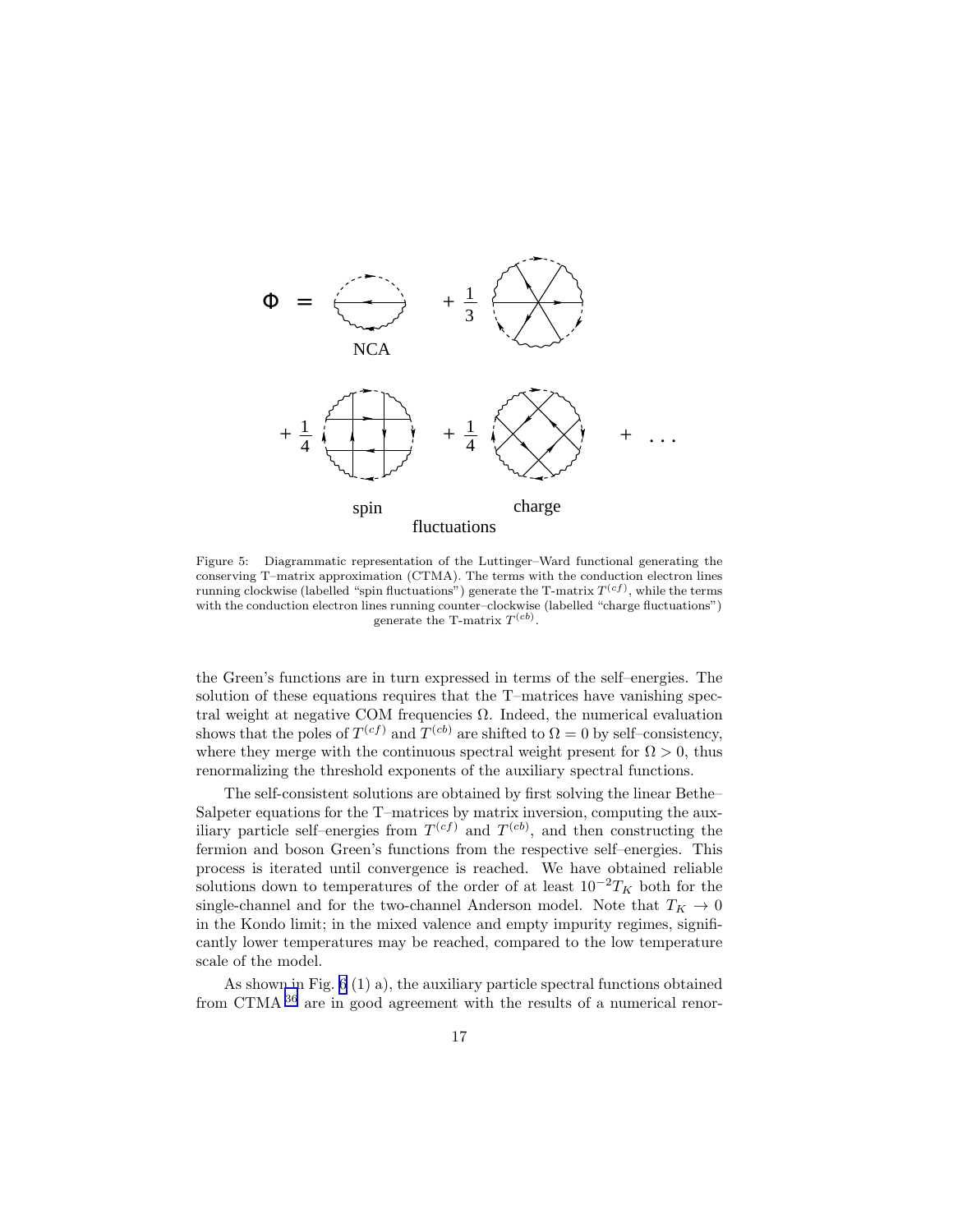<span id="page-17-0"></span>

Figure 6: (1) Pseudofermion and slave boson spectral functions  $A_f$  and  $A_b$  in the Kondo regime ( $N = 2$ ;  $E_d = -0.05$ ,  $\Gamma = 0.01$  in units of the half-bandwidth D), for a) the singlechannel  $(M = 1)$  and b) the multi-channel  $(M = 2)$  case. In a) the symbols represent the results of NRG for the same parameter set,  $T = 0$ . The slopes of the dashed lines indicate the exact threshold exponents as derived in section 3 for  $M = 1$  and as given by conformal field theory for  $M = 2$ . The insets show magnified power law regions. (2) CTMA results (symbols with error bars) for the threshold exponents  $\alpha_f$  and  $\alpha_b$  of  $A_f$  and  $A_b$ ,  $N = 2$ ,  $M = 1$ . Solid lines: exact values (section 3), dashed lines: NCA results (section 4.2).

malization group (NRG) calculation  $26$  (zero temperature results), given the uncertainties in the NRG at higher frequencies. Typical behavior in the Kondo regime is recovered: a broadened peak in  $A_b$  at  $\omega \simeq |E_d|$ , representing the hybridizing d–level and a structure in  $A_f$  at  $\omega \simeq T_K$ . Both functions display power law behavior at frequencies below  $T_K$ , which at finite  $T$  is cut off at the scale  $\omega \simeq T$ . The exponents extracted from the frequency range  $T < \omega < T_K$ of our finite  $T$  results compare well with the exact result also shown (see insets of Fig.  $6 \text{ (}1a\text{)}.$  A similar analysis has been performed for a number of parameter sets spanning the complete range of  $d$ -level occupation numbers  $n_d$ . The extracted power law exponents are shown in Fig. 6 (2), together with error bars estimated from the finite frequency ranges over which the fit was made.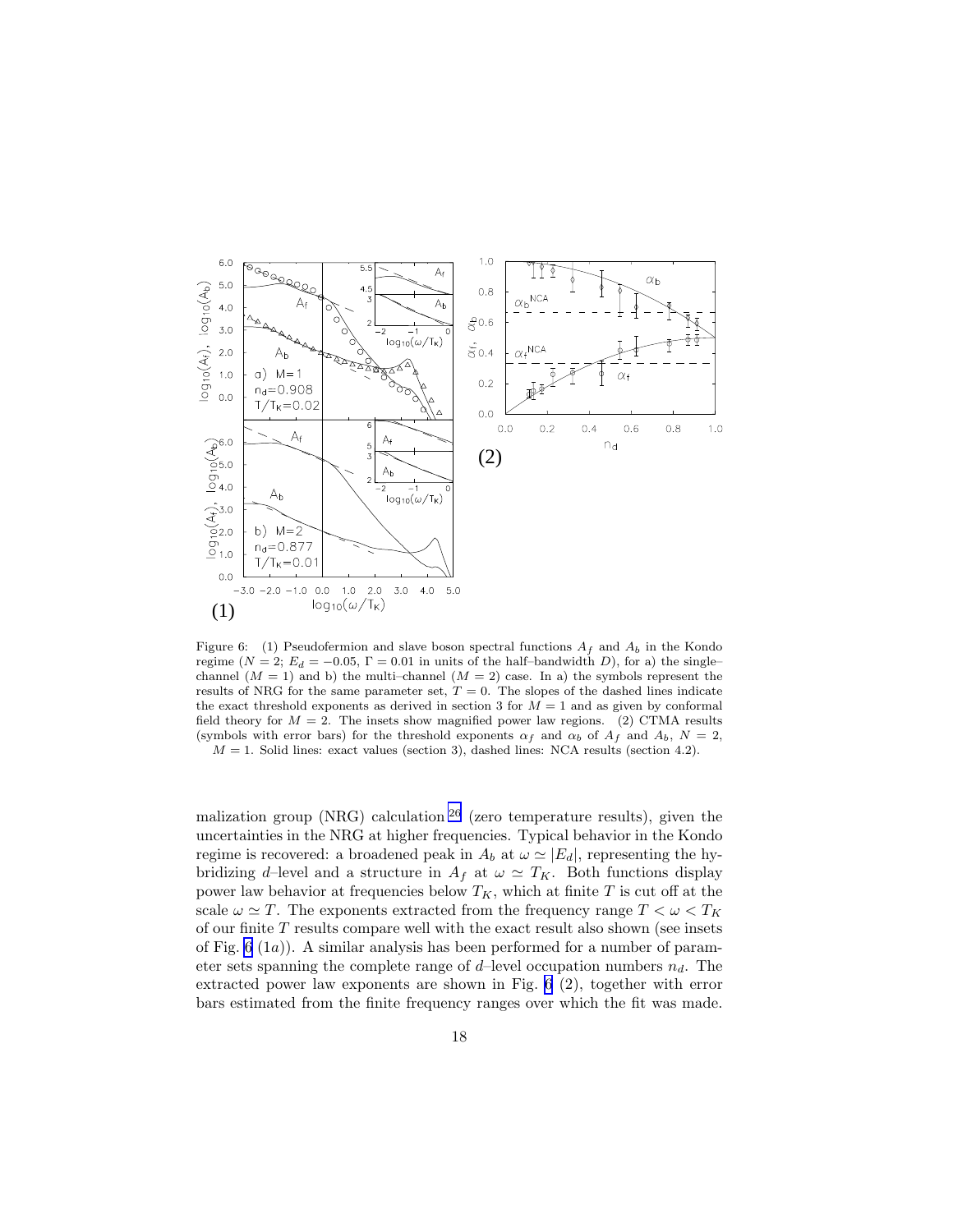The comparatively large error bars in the mixed valence regime arise because here spin flip and charge fluctuation processes, described by the poles in  $T^{(cf)}$ and  $T^{(cb)}$ , respectively, are of equal importance, impeding the convergence of the numerical procedure. In this light, the agreement with the exact results (solid curves) is very good, the exact value lying within the error bars or very close in each case.

In the multi-channel channel case  $(N \geq 2, M \geq N)$  NCA has been shown <sup>[34](#page-20-0)</sup> to reproduce asymptotically the correct threshold exponents,  $\alpha_f = M/(M +$ N),  $\alpha_b = N/(M + N)$ , in the Kondo limit. Calculating the T–matrices using NCA Green's functions (as discussed in the single–channel case) we find again a pole in the singlet channel of  $T^{(cf)}$ . However, the weight of the pole vanishes in the Kondo limit  $n_d \rightarrow 1$ . As a result, the CTMA does not renormalize the NCA exponents in the Kondo limit of the two–channel model, i.e. the threshold exponents obtained from the CTMA solutions are very close to the exact ones,  $\alpha_f = 1/2, \alpha_b = 1/2$ , as shown in Fig. [6](#page-17-0) (1) b).

The agreement of the CTMA exponents with their exact values in the Kondo, mixed valence and empty impurity regimes of the single–channel model and in the Kondo regime of the two–channel model may be taken as evidence that the T–matrix approximation correctly describes both the FL and the non– FL regimes of the  $SU(N) \times SU(M)$  Anderson model (N=2, M=1,2). Therefore, we expect the CTMA to correctly describe physically observable quantities of the  $SU(N) \times SU(M)$  Anderson impurity model as well. In Fig. [7](#page-19-0) we show the static spin susceptibility  $\chi$  of the two–channel Anderson model in the Kondo regime. It is seen that CTMA correctly reproduces the exact  $20$  logarithmic temperature dependence below the Kondo scale  $T_K$ . In contrast, the NCA solution recovers the logarithmic behavior only far below  $T_K$ . Other physical quantities will be calculated for the Anderson model in forthcoming work.

#### 6 Conclusion

We have presented a novel technique to describe correlated quantum impurity systems with strong onsite repulsion, which is based on a gauge invariant formulation of the auxiliary boson method. This technique allows for the first time to describe physical quantities, like the magnetic susceptibility, over the complete temperature range, including the crossover to the correlated many– body state at the lowest temperatures. The numerical effort involved in the evaluations of the multiple integrals is manageable, considering that one complete iteration within the self–consistent scheme has been done on a parallel computer within approximately 5–10 s CPU time. As a standard diagram technique this method has the potential to be applicable to problems of cor-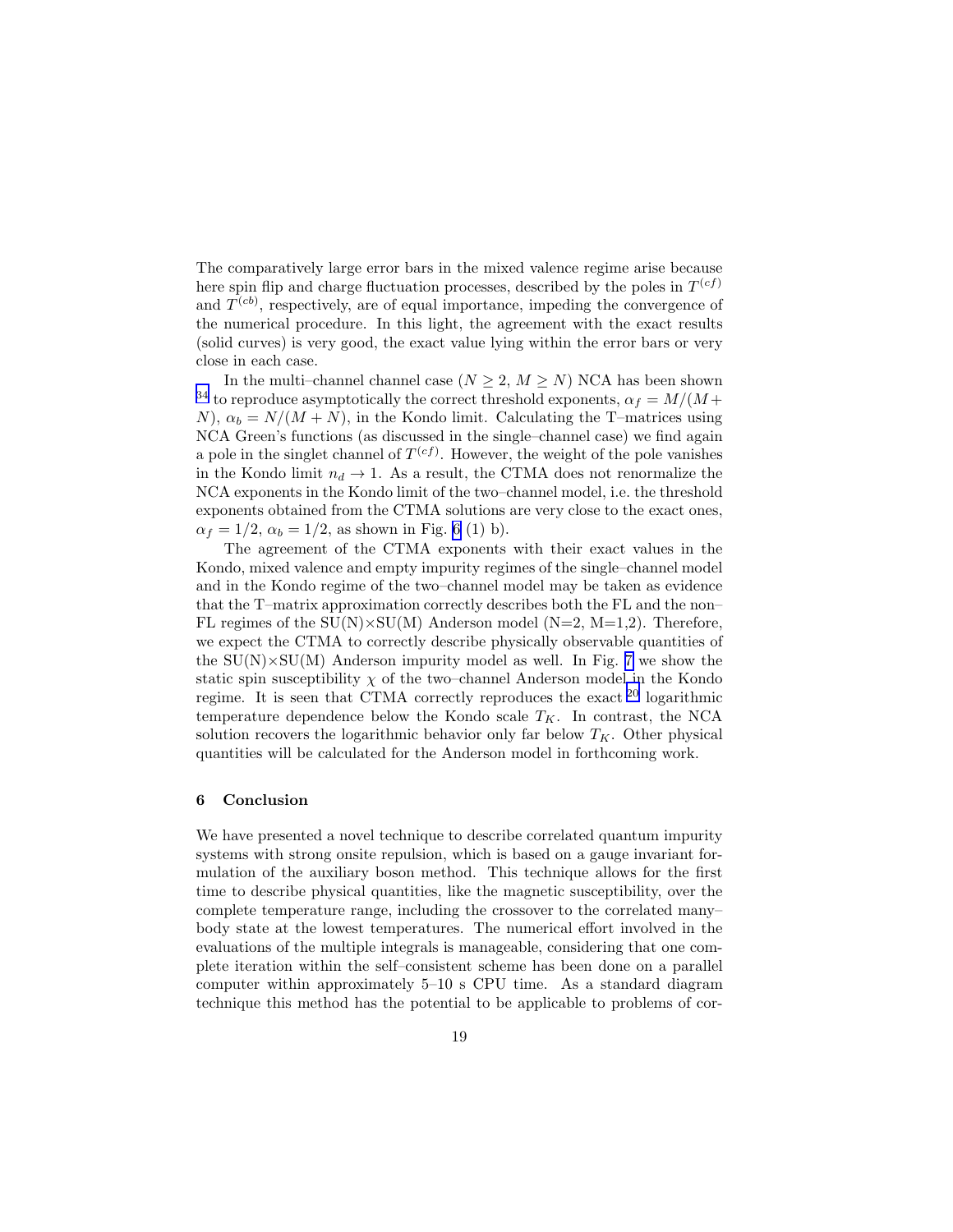<span id="page-19-0"></span>

Figure 7: Static susceptibility of the two–channel Anderson impurity model: CTMA and NCA results ( $E_d = -0.8D$ ,  $\Gamma = 0.1D$ , Landé factor  $g = 2$ ).

related systems on a lattice as well, while keeping the full dynamics of the pseudofermion and slave boson fields.

We wish to thank S. Böcker, T.A. Costi, A. Rosch, and A. Ruckenstein for stimulating discussions. S. Böcker has performed part of the numerical solutions. This work is supported by DFG through SFB 195 and by the Hochleistungsrechenzentrum Jülich through a grant of computer time on a Cray T3E parallel computer.

### References

- 1. L.D. Landau, Sov.Phys. JETP 3, 920 (1956); 5, 101 (1957); 8, 70 (1959).
- 2. H. v. Loehneysen et al., Phys. Rev. Lett. 72, 3262 (1994); B. Bogenberger and H. v. Loehneysen, Phys. Rev. Lett. 74, 1016 (1995).
- 3. H. v. Loehneysen, J. Phys. Cond. Mat. 8 9689 (1996).
- 4. F. Steglich, J. Phys. Cond. Mat. 8 9909 (1996).
- 5. F. M. Grosche, S. R. Julian, N. D. Mathur and G. G. Lonzarich, Physica B  $223 + 224$ , 50 (1996).
- 6. S. R. Julian et al., J. Phys. Cond. Mat. 8 9675 (1996).
- 7. M. B. Maple et al., J. Low Temp. Phys. 95, 225 (1994); 99, 223 (1995);